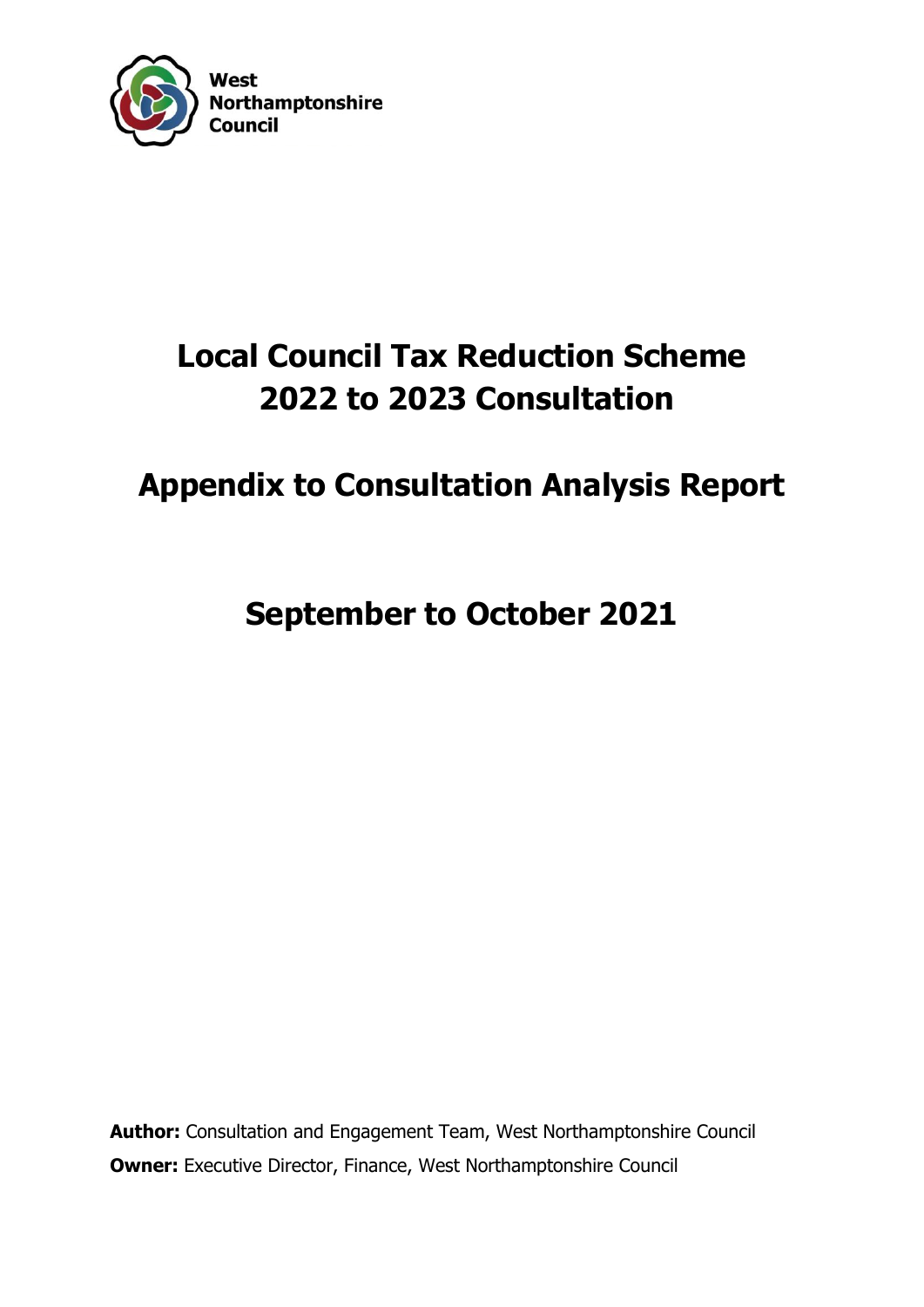# **Contents**

## **[Appendix 1: Local Council Tax Reduction Scheme 2022 to 2023](#page-2-0)**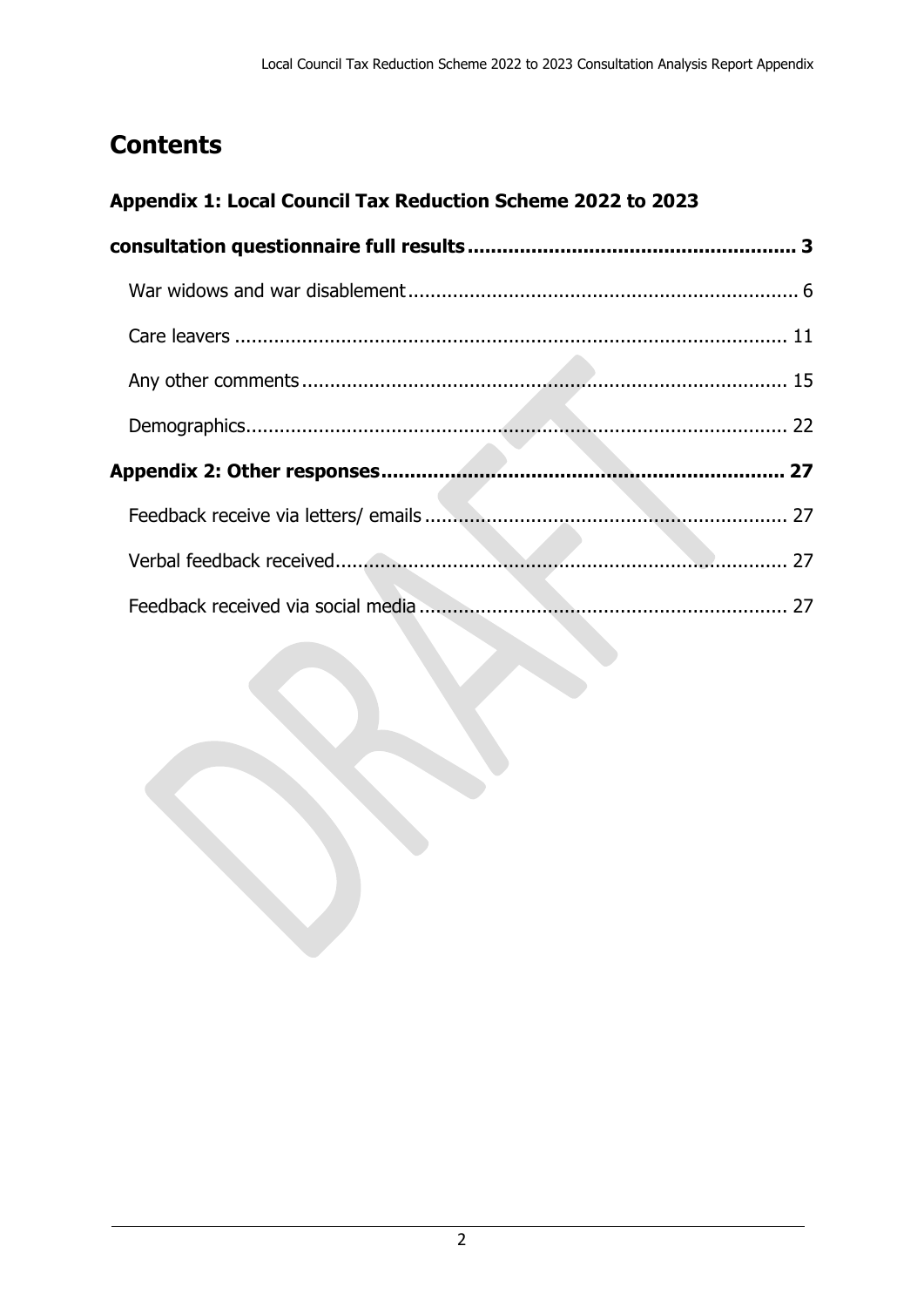# <span id="page-2-0"></span>**Appendix 1: Local Council Tax Reduction Scheme 2022 to 2023 consultation questionnaire full results**

# **Local Council Tax Reduction Scheme consultation 2022 to 2023**

## **Overview**

The first draft budget for West Northamptonshire Council was approved for consultation by We are seeking your views on the Local Council Tax Reduction Scheme for West Northamptonshire Council for 2022 to 2023.

The Local Council Tax Reduction Scheme (sometimes known as Council Tax Support) is to help people on low income to pay their Council Tax.

Local Council Tax Reduction Schemes (LCTRS) were introduced from April 2013 when Council Tax Benefit was abolished and replaced by locally agreed schemes. Those of pensioner age are protected by the prescribed regulations set out by central government.

By law, councils are required to have a scheme to help people on low incomes to pay their Council Tax. Each year councils needs to approve a LCTRS for the following 12 months. Where there are changes proposed, it is necessary for a public consultation to take place.

#### **What is this consultation about?**

West Northamptonshire Council set its first Council Tax Reduction Scheme as a new unitary council for the financial year 2021 to 2022. The scheme is aligned for West Northants area and the level of minimum Council Tax contribution that working age claimants must pay is 20% of their Council Tax liability.

It is important to us that we continue to support those who need financial help at the same time as offering an affordable scheme for all our Council Taxpayers.

#### **The proposals contained in this consultation apply to people of working age who are on a low income and currently reside in West Northamptonshire Council area.**

We are keen to ensure that all Council Taxpayers are aware of the changes being proposed and want the views of our residents and other stakeholders on the proposed changes to the scheme.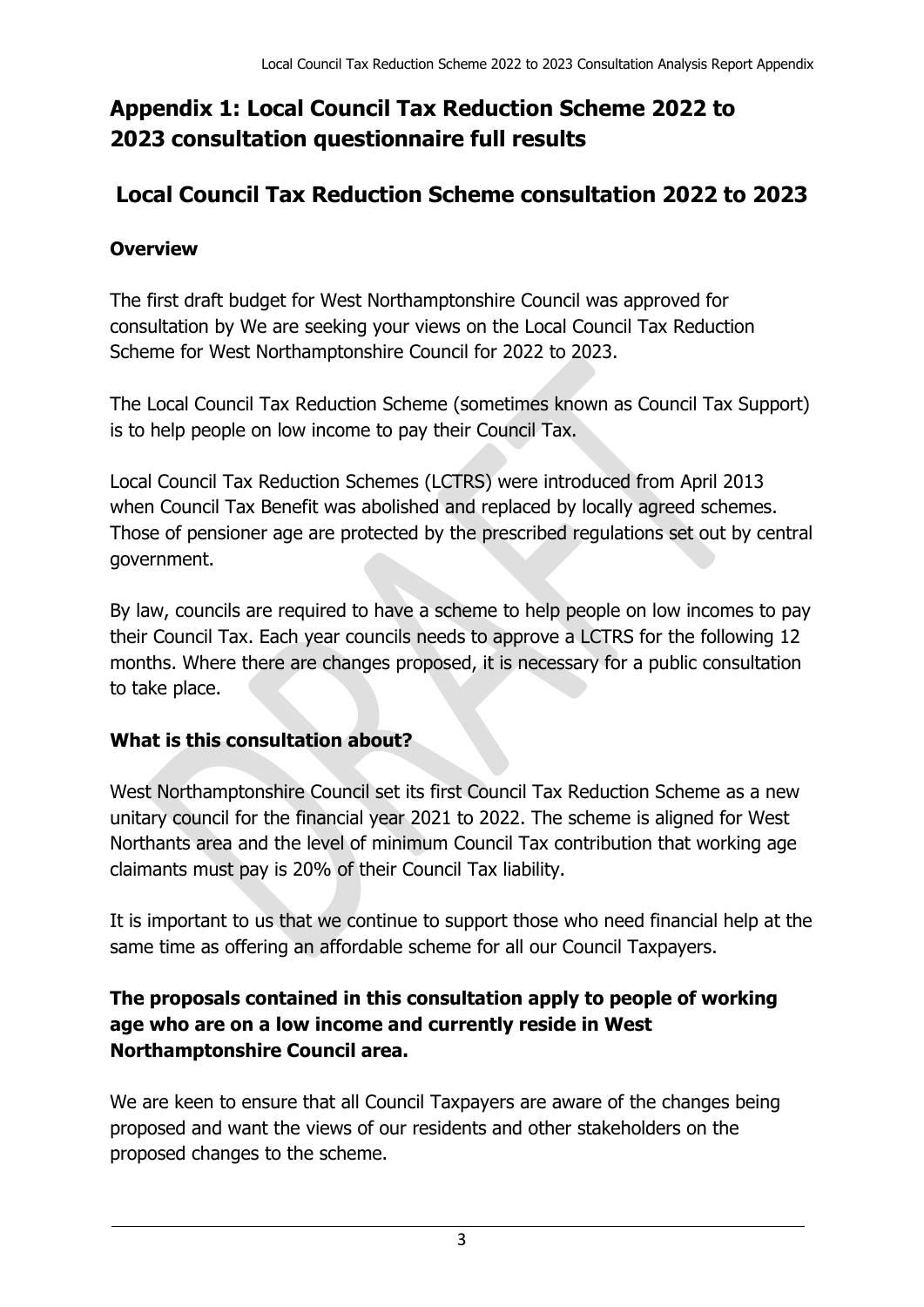#### **Our proposal for changes to the LCTRS for 2022 to 2023**

#### **War widows and war disablement:**

Currently all working age claimants in receipt of a War Widows or War Disablement pension must pay a minimum contribution of 20% of their Council Tax liability.

Our proposal is to remove the minimum contribution of 20% and allow their Council Tax Reduction to be determined on 100% of their Council Tax liability whilst continuing to disregard 100% of War Pension income under our local scheme.

**Rationale:** This means that we can enhance the support offered to those residents receiving war pensions at relatively small cost to the taxpayer.

#### **Care leavers:**

West Northants Council understands that the transition out of care for young people can be very challenging. We are keen to offer support for those young people who may be liable for Council Tax by giving additional financial support on top of the other Council Tax discounts that may be available.

For the financial year 2021 to 2022 funding was agreed to establish a discretionary scheme to offer this support. Care leavers aged 18 to 25 who are formerly a child in the care of West Northamptonshire Council and who reside in the West Northants area are asked to apply for the discretionary awards after statutory discounts such as single person discount and LCTRS have been applied.

The proposal for 2022 to 2023 is to include this support within the LCTRS and to allow Council Tax Reduction for care leavers to be determined on 100% of their Council Tax liability.

**Rational:** This proposed change will reduce the complexity for care leavers by only having one application process whilst also reducing the administration of the scheme.

#### **Other options considered, but discarded:**

**Setting the level of minimum Council Tax contribution for working age customers at a higher level.** This option was considered but would mean a reduction in support to some of our most vulnerable residents at a time when we may not yet have realised the full impact of the pandemic.

Further information on the proposals above can be found at: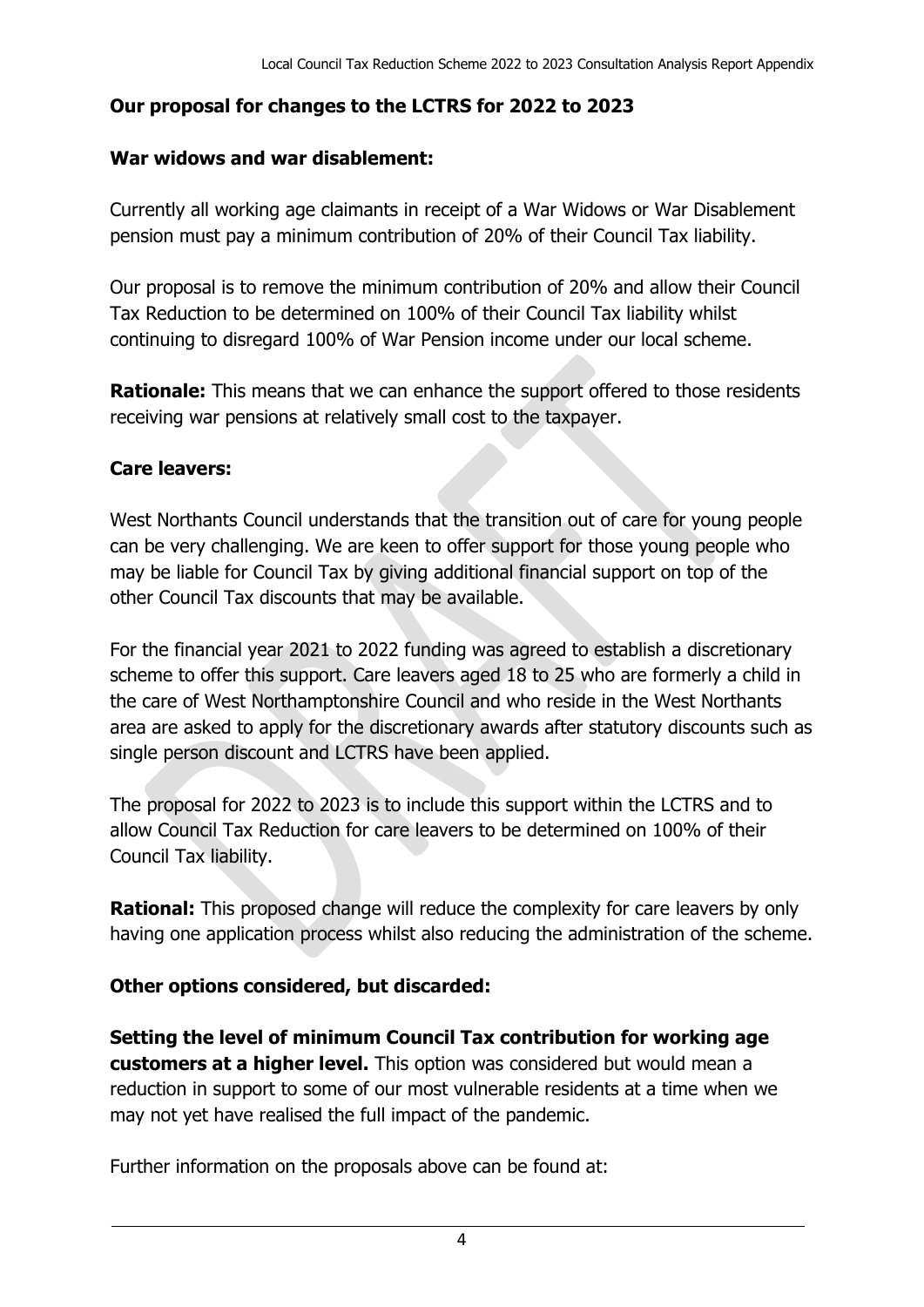- [Cabinet Report 14 September 2021 \(PDF document 425KB\)](https://westnorthants.citizenspace.com/lctrs/2022-to-2023-consultation/supporting_documents/WNCCabinet%20CTRS%202223%20Final.pdf)
- [Equality Screening Assessment \(PDF document 394KB\)](https://westnorthants.citizenspace.com/lctrs/2022-to-2023-consultation/supporting_documents/Screening%20Form%20EIA%20CTRS%202223.pdf)

#### **Have your say**

We would like your views on our proposals for the LCTRS for 2022 to 2023. The consultation is open to all those residents, stakeholders and people representing organisations impacted by this scheme.

## **This consultation will run from 20 September 2021 to midnight on 17 October 2021.**

Please tell us your views by completing the online consultation survey using the link below. Alternatively, you can email your comments using the contact details below.

The information provided by you in this survey will be used for research purposes only and it will not be used in a manner that would allow identification of individual responses.

Please contact us if you have any queries about this consultation or if you require it in another format or language. Our contact details are as follows:

- Email address: [ctrsconsultation@westnorthants.gov.uk](mailto:ctrsconsultation@westnorthants.gov.uk)
- Telephone: 01604 838640

## **What happens next**

Once the consultation closes, we will collate all the feedback received and present this information to the West Northamptonshire Council Cabinet at their meeting on 9 November 2021 to consider when making their decision on the LCTRS 2022 to 2023 for West Northamptonshire.

We will then publish full details of the new scheme in early 2022 with the changes coming into effect from April 2022.

For information about how consultation and engagement responses are managed, please see the [consultation and engagement privacy notice.](https://westnorthants.citizenspace.com/privacy_policy/)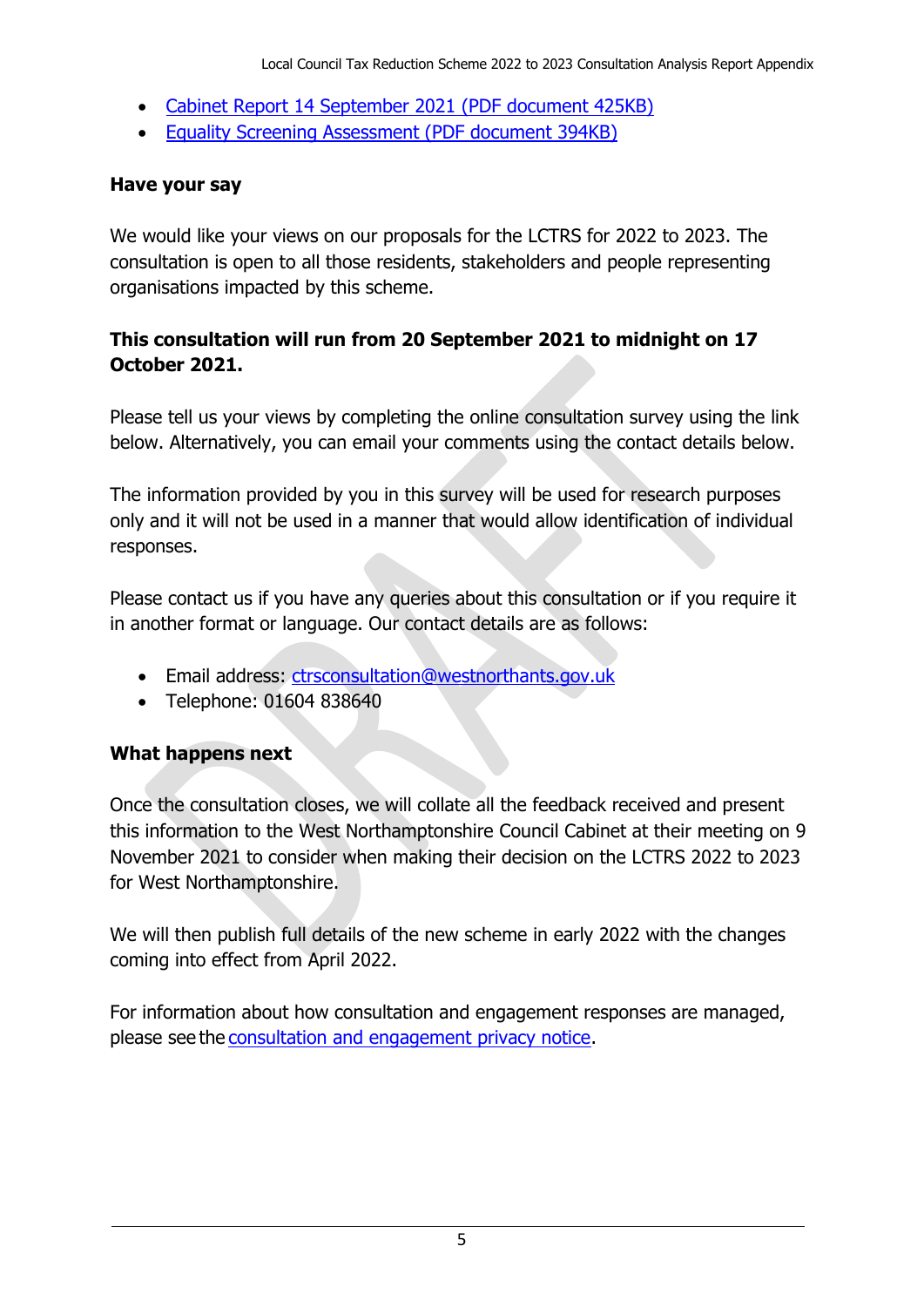# **Questions**

# <span id="page-5-0"></span>**War widows and war disablement**

Currently all working age claimants in receipt of a War Widows or War Disablement pension must pay a minimum contribution of 20% of their Council Tax liability.

**Our proposal:** Remove the minimum contribution of 20% and allow their Council Tax Reduction to be determined on 100% of their Council Tax liability.

**Q. To what extent do you agree or disagree with this proposal?** Please tick

(√) relevant answer

There were 284 responses to this question.



#### **To what extent do you agree or disagree with this proposal?**

|                            | <b>Response</b> | <b>Percentage</b> |
|----------------------------|-----------------|-------------------|
|                            | number          | (9/0)             |
| Strongly agree             | 91              | 32.0%             |
| Tend to agree              | 72              | 25.4%             |
| Neither agree nor disagree | 55              | 19.4%             |
| Tend to disagree           | 17              | 6.0%              |
| Strongly disagree          | 25              | 8.8%              |
| Don't know                 | 24              | 8.5%              |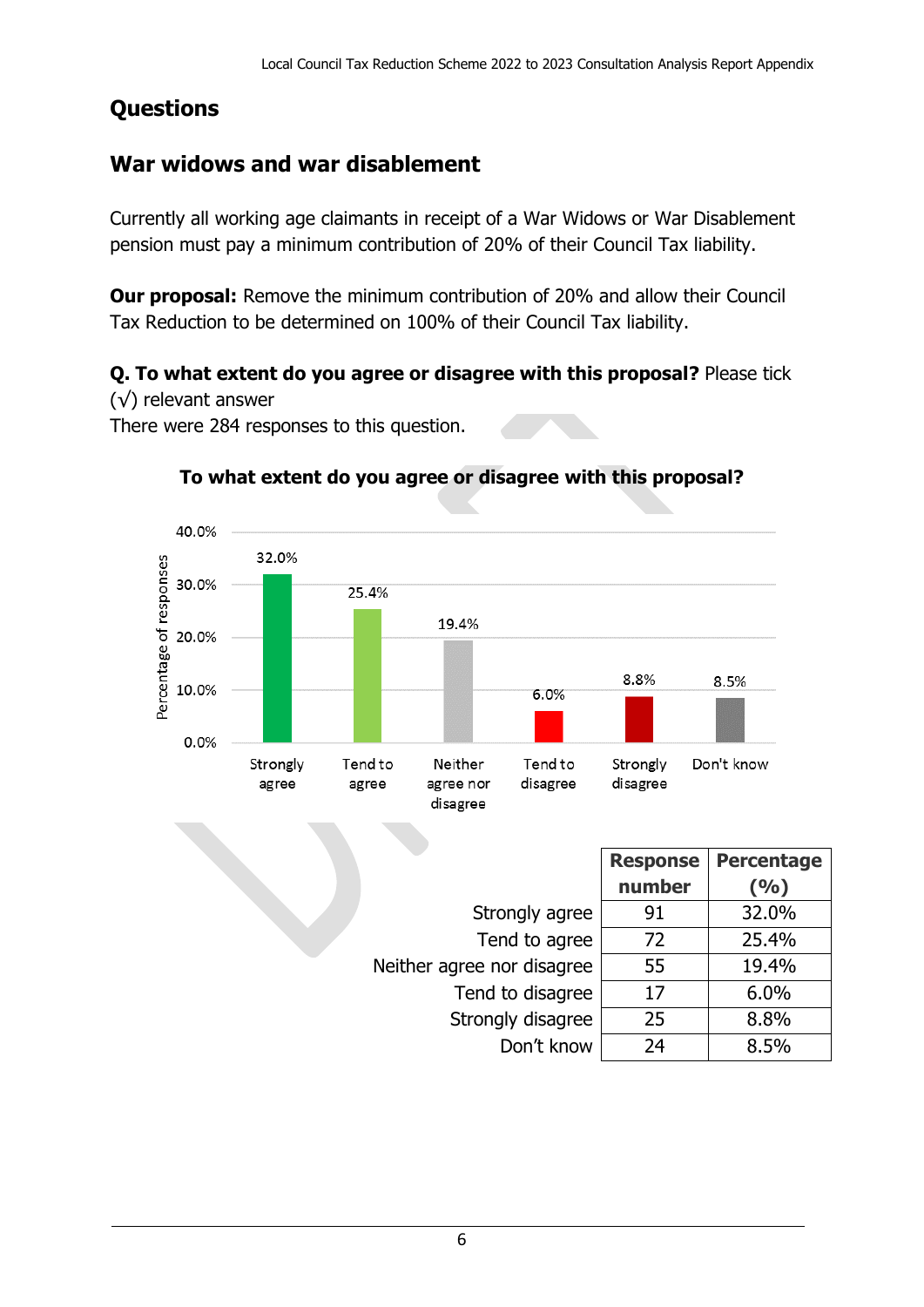## **Q. If you disagree with our proposal, please tell us why along with any alternative suggestions you would like to make:**

There were 52 responses to this question.

#### **Strongly agree/ Tend to agree**

- REDUCE COUNCIL TAX AS A WHOLE IT IS TOO EXPENSIVE. OR INVEST THE MONEY TO HAVING A TRAIN STATION THAT GOES IN LONDON CONNECTING FORM BEDFORD & LUTON.
- Should this be means tested?
- I feel we have been overcharged over the years and am a victim of hate crime via the Council. I don't understand why my council tax changes so regularly and how the amounts are so different each month. I have disabled children and i am disabled. We also receive carers allowance. The benefit system is flawed as is the Council. I feel as though you are taking my benefits straight back off me and leave me with nothing else to live on.
- I feel this be contribution should be based on what they can realistically afford
- It makes perfect sense to me to put that proposal forward
- Those who earn less and the vulnerable are already under severe financial pressure so in my humble opinion they should not pay anything. My benefit increased this year by 75p yet all bills have increased by far more and for another year my income has decreased with costs increasing. National government fund less meaning local government have to charge more why not have a new forward thinking category for those like myself pay nothing that is means tested. I live in a tiny council bedsit use less than others but pay the same? How is this fair and equitable. seeing that energy costs are being hiked up I and lots like me can only cut their food bill as all others are fixed. I can only afford 1 low quality meal aday and the thought of paying more council tax is debilitating to say the least please do all you can to hep me and the others in similar circumstances please.
- tend to agree as long as it isnt effecting other disabled people
- I do not feel that the local councils do enough for people in need with council tax discounts. If a person is unemployed they are exempt, I do not feel a state pension is enough to pay the huge coubci'ntzx bills we heve to pay. Also when I was a, struggling single […] 20 yrs, ago earning 750 a month it was the one bill I could not meet or afford there was nothing to help me as a working full time single […] with one small income. It's the same for me now as I am. Now disabled and work part time due to my disability again nothing is Done to help disabled working people. Disgraceful really,
- i think it means they may get more than 20% reduction which i think is very fair as they have served their country and deserve all the help and aid available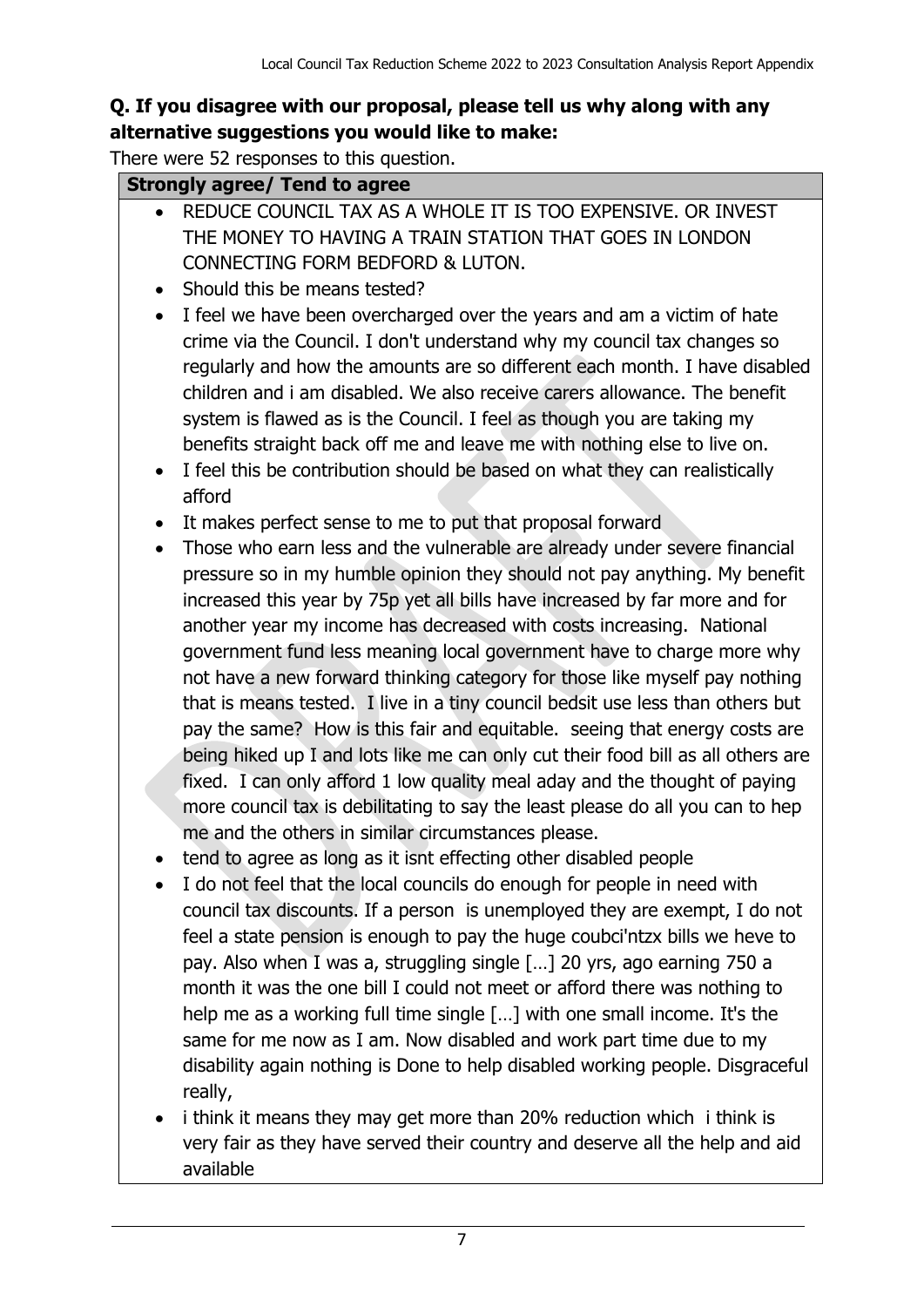- I'm at a loss as to why there are exemptions for diplomats, and member of international organisation's etc. If say, they are visiting here for several months, why are you or any local councils not taking/recovering Council tax for properties that they may be staying in; for the time they are resided in UK. If they are earning a good wage/salary for their jobs then why. Like most things, if people go abroad for the UK they have to pay their way for health systems and everything else. We have all been affected by this change (more so because of Brexit) to welfare and costs (on everything); considering everything has all gone up in price; we should not I feel, be exempting such groups.
	- This is something that most councils already do and supports the vulnerable.

#### **Neither agree nor disagree**

 Not all people of working age can actually work. People who are disabled etc might not have the funds to pay 20% of their liability. There should be line drawn between people who are working age and actually in work and those of working age who cannot work and will struggle to pay the 20% contribution.

We are not saying we do not want to contribute, but the contribution for those not working should be less than for those in work.

- To be honest, the proposal as written makes no sense to me in that I can't work out what it actually means in real life. (Though it should be noted that it also doesn't apply to me)
- I am sympathetic to the matter, however as somebody due to poor health and through no fault of my own had to give up a job i loved. Because of this and my continued poor health with a lifelong condition I am trying to survive on benefits which is not easy as it is and i would struggle even more if i had to pay out more on top of what i already pay to compensate others. I am in a position that i would rather not be and therefore i feel any reductions should be farely distributed.
- whatever is agreed it needs to be fair, for those most in need.
- You are simply cherry picking groups who are small in number to limit the impact on your income. A consultation on the options you have already decided upon is not consultation. It is a request for confirmation of your intended action.

## **Strongly disagree/ Tend to disagree**

- I'm only on ESA, I'm on a tight enough budget as it is...those on long term state benefits without enhancements are just above the waterline, anymore increases, you will drown us..,or is that the plan
- I do not believe the case has been made for an increase in support, which others will have to fund. I do agree with the support as it currently stands. I believe benefit provision is adequate.
- I think everyone should pay something, this would be fairer.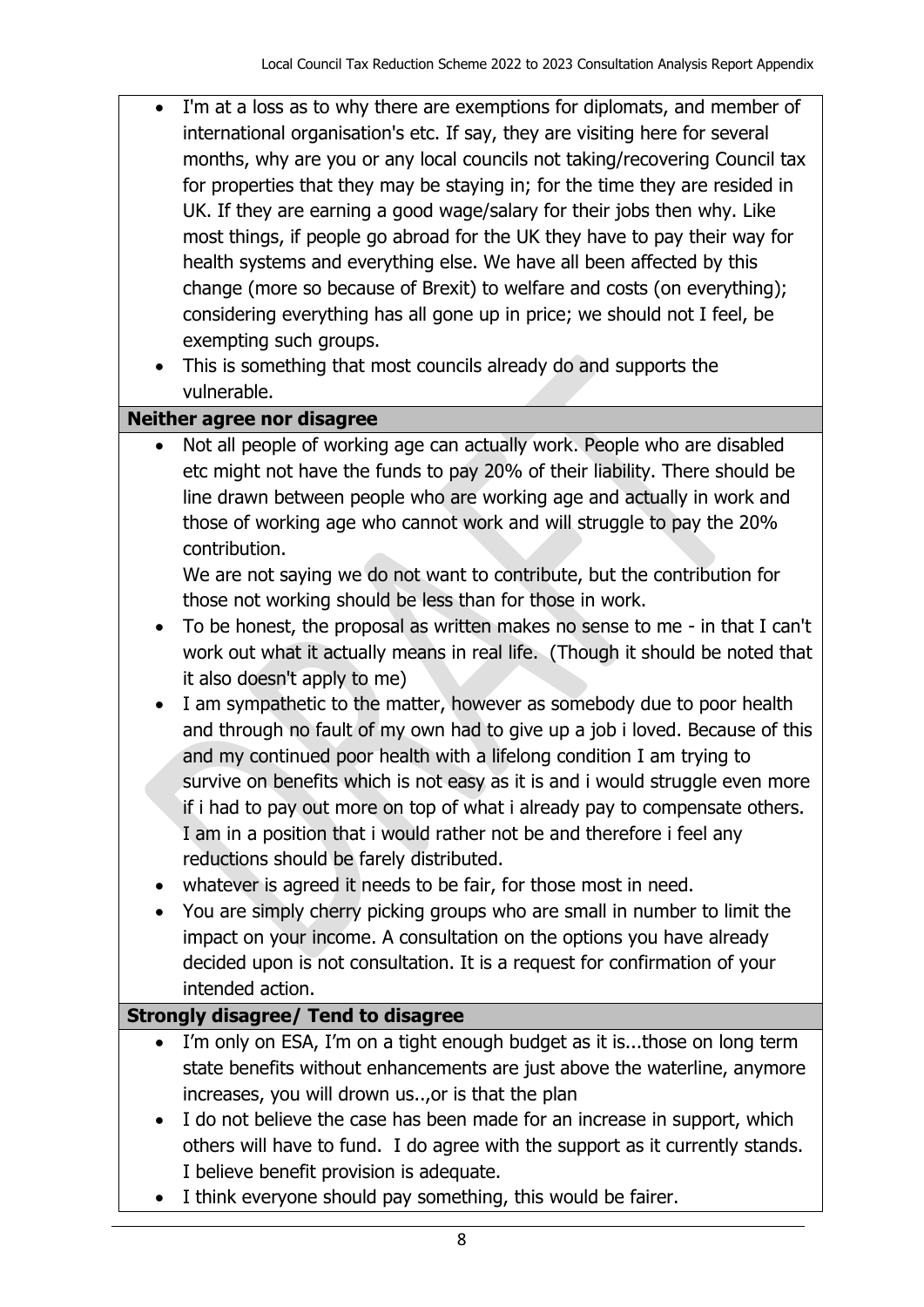- I feel that reduction should be based on income and that the most needy are those on lower incomes.
- Other income should be considered not a blanket policy excluding all war widows irrespective of other income considerations.
- It should be means tested based on income.
- I'm struggling on benefits as things are why make maters worse.
- I dont think they should pay any council tax
- Unfair to this group
- To change the contributions for the two groups means the shortfall has to be found from other citizens.
- As a person on universal credit and receiving job seekers at £321.00 per month I am still liable for 20% of my council tax bill the individuals in question are receiving monies per month higher than I receive.
- Everyone should pay for services they receive
- The welfare system in this country is very unfair. A couple have two wages coming in so can share rents, electric bills, and council tax. A single person gets 20% reduction - this makes work very costly for single people. It should be 50% and we should be paid for rubbish we re-cycle. Also since librarys / swimming pools closed for covid we should get cash back. Council tax does not really pay for police or ambulance but pays of Government debt which goes to […].

The welfare system in this country rewards those who never work - they get free housing and more money than folk who have worked. For example my pension went into liquidation it had [sum of money ] in it - never made a penny; claims company took [sum of money] So [ sum of money] paid into my bank account. Luckily DHSS let me buy car 7K to help look for work but every month I now get just £600 - my rent is £400. So I paid tax on money working going into my pension and now lose money in welfare as above 6K. Yet i know some who never work who get £65K tax free a year in welfare, free 5 bedroom house, free car etc. Also some never worked since year 2000 but they are never forced to work but people like me who look for work are easy targets and we get pressure on us all the time, even though i am [ health condition] . Migrants should get no free NHS, no free education or welfare. It should be a system where you can only get out what you put in - that puts workers first. At moment too many say homeless get free council flat then move in with TVs etc.

• I am a disabled resident of a local village on benefits and due to low income I will not be able to afford any extra as I'm paying most of my money on bills. I'm also struggling to buy food and personal hygiene products. Also our UC is also being cut and gas and electric are also rising. I am struggling with serious mental health issues and this will cause more suffering to myself and others. Please reconsider this and allow us on benefits and pensions a chance to live within our means and not be in constant debt.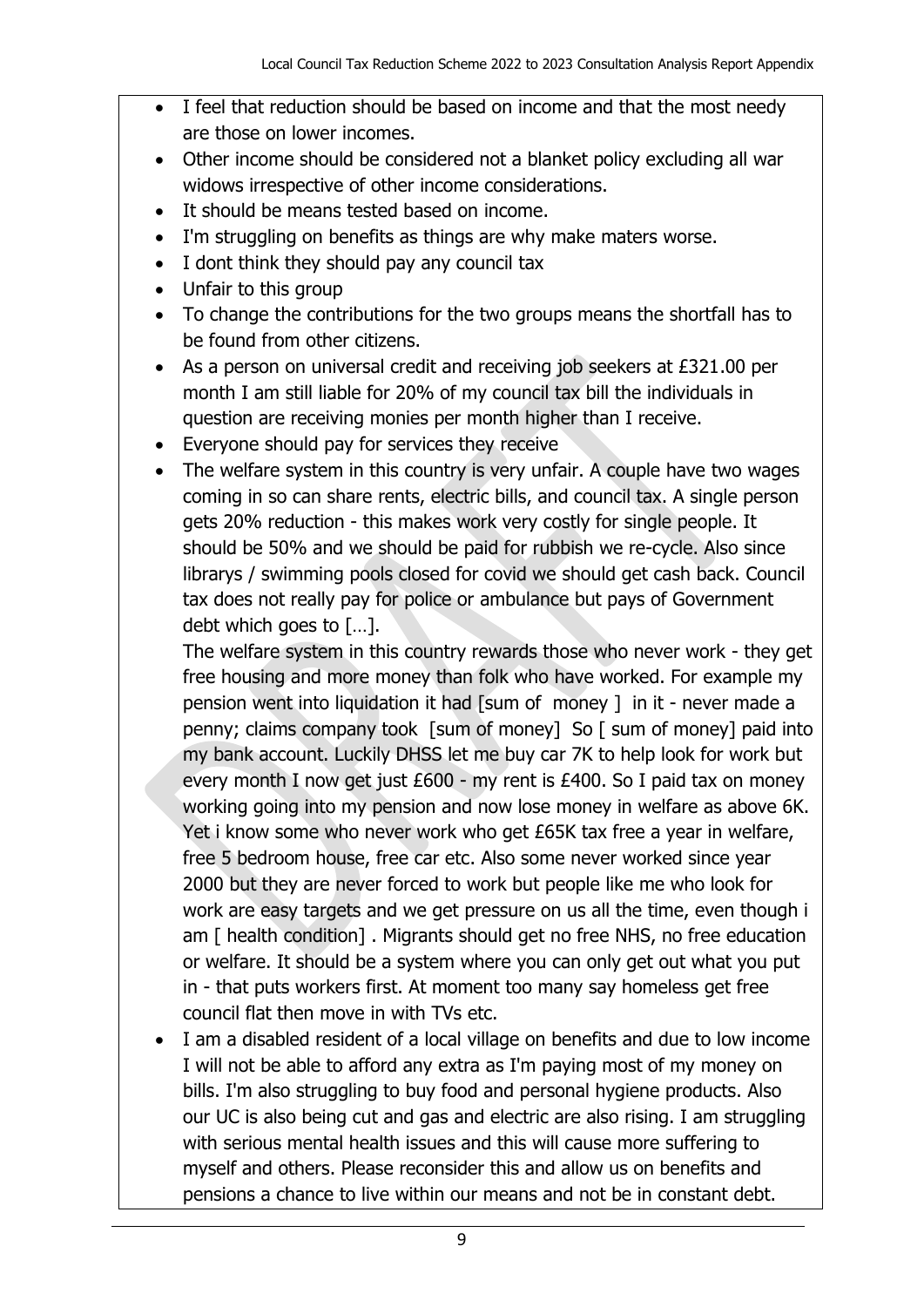- There are already benefits payable to war widows and War Disablement payments. It is unfair to allow one group of people to benefit more than other needy groups.
- Not all of us are workers, some of us, like ourselves are carers. Would love to pay more but simply do not have the money.
- A War Disabled is no different that a normal disabled. Just the circumstance that caused it.
- Because at the moment they have 20% to pay but making it higher of 100% can cause alsorts of issues making it harder to pay.
- I believe that War Widows and War Disablement should get Council Tax exemption, particularly being widowed due to their spouses dying or getting disabled while defending our nation.
- Money is tight enough for people receiving such benefits and increasing council tax further is just going to cause more poverty and hardship.
- I feel that everyone should contributed something
- I'm on benefits and I pay rent out off my benifit as well as some towards my council tax me and my family don't get alot off money have to go food banks life's a struggle everything going up money going down its not fair id love to work but due to bad health I can't work for rest of my life I find it so hard to cope on money we get from state also our council tax ain't spent well on what its ment to as my area is a right mess drug dealers outside my back gate scaring my kids when in garden police do nothing same with motorbike theft list goes on
- War Widows and War Disabled people have already sacrificed enough for us
- Past experience has shown that when the system is 'simplified' it produces very little of the promised savings and results in people dropping out of the safetynet of support.

Tinkering with a issue may look good and tick certain boxes but it rarely benefits those in need.

- They may end up paying more
- Again and again governments of all flavours look to shirk their responsibilites. Stop looking at ways to stop spending on those who need help and look more towards those who rob us blind. Locally we've seen vast sums lost on failed projects and redevelopments yet Council has shrugged and said all too hard. All that lost money could have paid for the services now lost forever.
- These questions are impossible to answer without some context. If your proposal makes even some of theses people worse off then I strongly disagree.
- Benefits should be means tested. Physical and mental impairments or difficulties should rank higher than purely age.
- War widows and those suffering disablement have lost and suffered enough. A minor relief is our way of paying them back.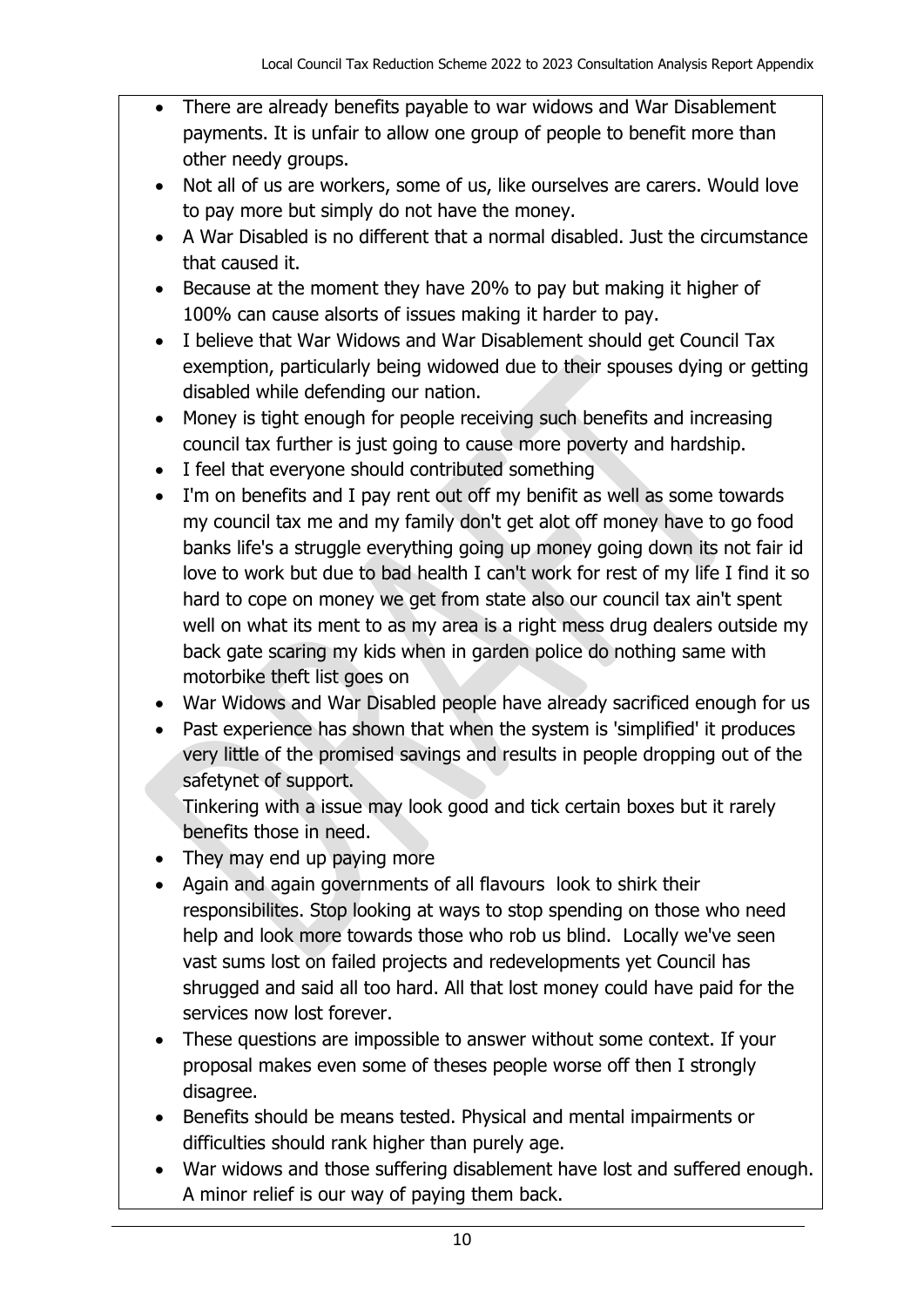- I am on benefit income only and cannot afford higher percentage council tax increase for 2022-2023 in the working age bracket because it can have a negative effect on me living means and inturn can affect my mental health. Claim the monies back from the ppl who robbed the council funds and made us bankrupt in the first place.
- Claimants of War Widows or War Disablement pension benefit from preferential treatment in most authorities. It creates a lot of problems when people move into the area without realising that the rules are different here to elsewhere. Also there is not much government support for military veterans considering the level of public support for them, so I think this is a worthwhile expense.

#### **Don't know**

- n/a as i don't know anyone who is in receipt of this
- This is poorly worded. I don't know if the suggestion is them paying no council tax or them paying 100%
- If this would cause this sector of people financial hardship then I would strongly disagree.
- As long as this group does not pay more than they are currently paying.

#### **Comment made but respondent did not answer previous question**

• Think scrap tax as it's fraud .... using legalese against living men and women is a crime of high treason! Bedroom tax is a crime all the taxes fund criminal activities in government. Under the magna carter article 61 the queen had a oath to honour after the nice treaty involving Tony Blair back feb 2001. Therefore the queen holds no power over we the sovereign human beings

# <span id="page-10-0"></span>**Care leavers**

Currently care leavers, up to the age of 25, must pay a minimum contribution of 20% of their Council Tax liability.

**Our proposal:** Remove the minimum contribution of 20% and allow their Council Tax Reduction to be determined on 100% of their Council Tax liability.

## **Q. To what extent do you agree or disagree with this proposal?** Please tick

(√) relevant answer

There were 274 responses to this question.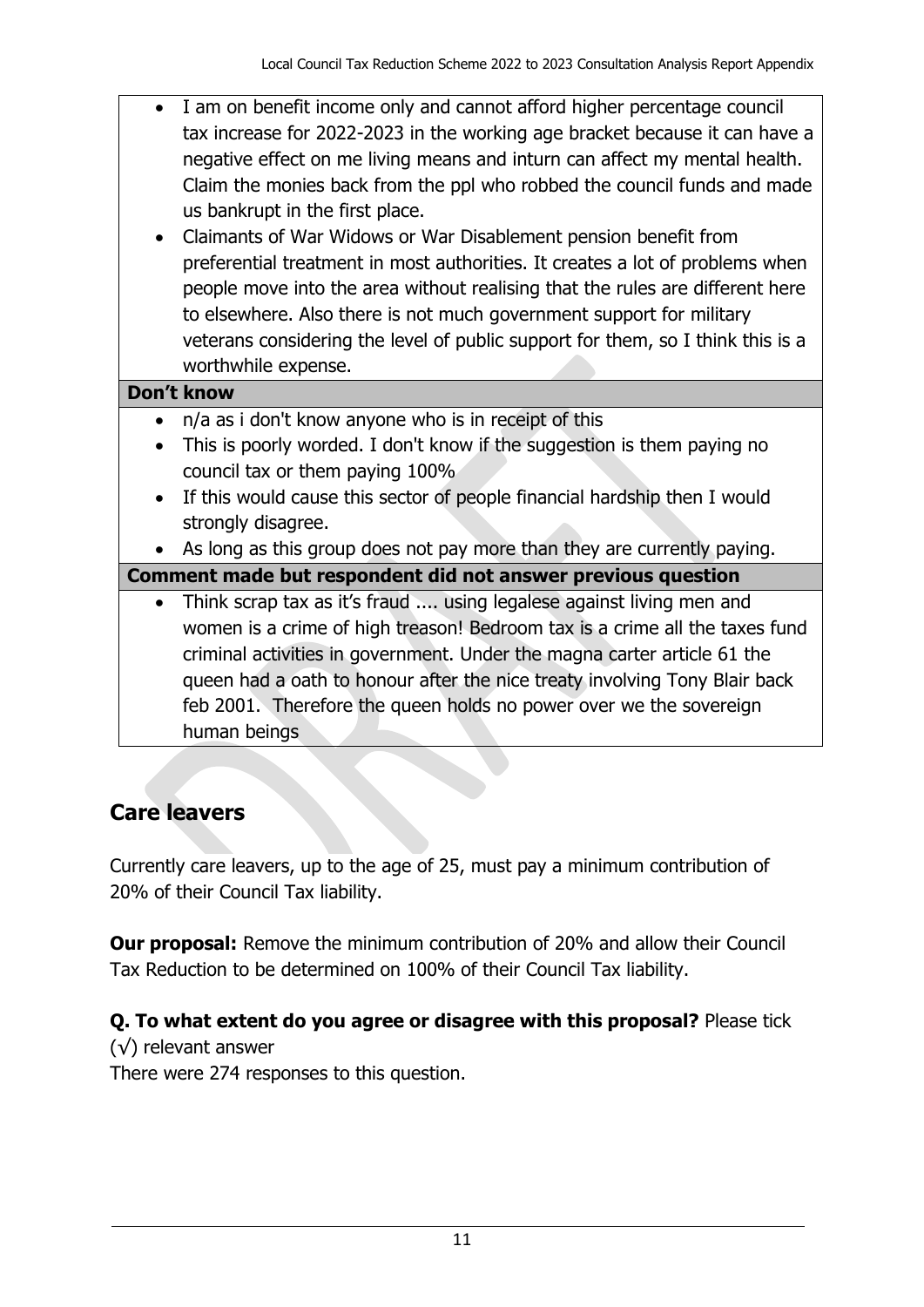

## **To what extent do you agree or disagree with this proposal?**

|                            | <b>Response</b> | <b>Percentage</b> |
|----------------------------|-----------------|-------------------|
|                            | number          | (9/0)             |
| Strongly agree             | 75              | 27.4%             |
| Tend to agree              | 73              | 26.6%             |
| Neither agree nor disagree | 54              | 19.7%             |
| Tend to disagree           | 21              | 7.7%              |
| Strongly disagree          | 30              | 10.9%             |
| Don't know                 | 21              | 7.7%              |

## **Q. If you disagree with our proposal, please tell us why along with any alternative suggestions you would like to make:**

There were 47 responses to this question.

|           | <b>Strongly agree/ Tend to agree</b>                                          |
|-----------|-------------------------------------------------------------------------------|
|           | People coming out of care need all the additional help they can get and       |
|           | phase it out slowly from 20 onwards.                                          |
|           | • Whilst I agree we need to support the vulnerable, we need to do so in a     |
|           | constructive way. if paying everything for 7 years means that they do not     |
|           | learn how to manage their financial affairs, its not supportive               |
|           | Neither agree nor disagree                                                    |
|           | I think everyone should be treated the same.                                  |
| $\bullet$ | To be honest, the proposal as written makes no sense to me - in that I can't  |
|           | work out what it actually means in real life. (Though it should be noted that |
|           | it also doesn't apply to me)                                                  |
|           | • Once again i have great empathy for other peoples circumstances but i still |
|           | feel reductions should be shared equally.                                     |
| $\bullet$ | I am not concerned by this                                                    |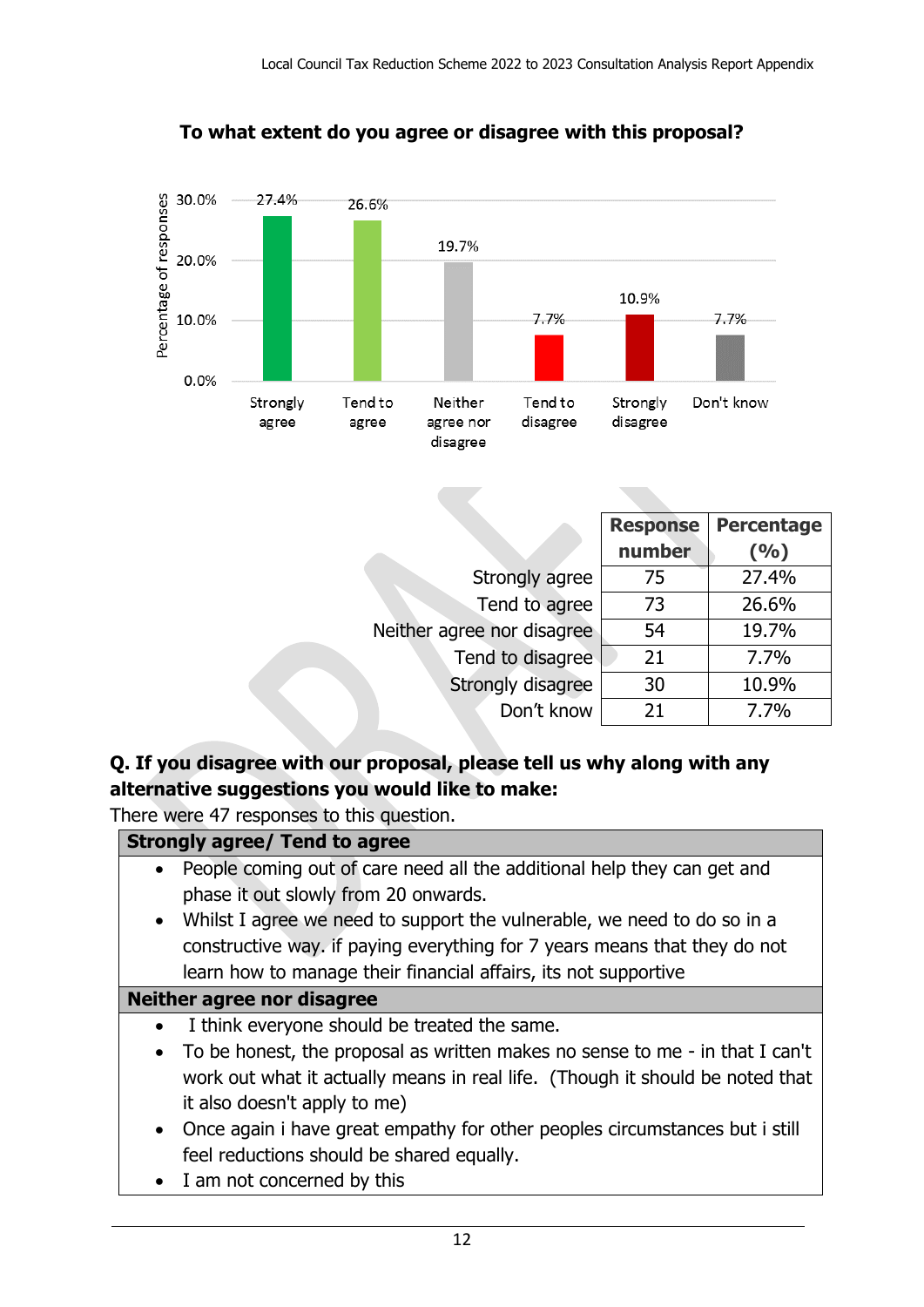You are simply cherry picking groups who are small in number to limit the impact on your income. A consultation on the options you have already decided upon is not consultation. It is a request for confirmation of your intended action

#### **Strongly disagree/ Tend to disagree**

- A care leaver is not nessecarily on a low income
- I believe everyone should contribute something. Happy for a streamlined process, but not one that eliminates liability to contribute to cost of local services.
- I think this should apply to older people not young people and care leavers should be a factor when they are older
- We are all in the same boat on low income we all need help.
- Care leavers have a hard enough time standing on their own two feet with high rents/ housing costs and none of the usual support expected from a young persons family.
- It should be means tested based on income.
- This should be based on income
- Care leaves are more likely to have mental health issues, lower education, less or no family support and a higher rate of suicide than their peers. These issues are down to no fault of their own.
- I would propose to keep the reduction until they reach the age of 25 or reach the average uk income of £25,000 per annum.
- Shortfall has to found from other citizens.
- Again care givers obviously have some form of income/benefit so therefore should pay.
- Everyone should pay towards services they use
- I could just about manage to pay the 20% but if it goes up too 100% I will not be paying the difference as I cannot afford it.
- Do not feel that this is right. Should be based on income if working or benefits that they are currently receiving. There are many young people who are not care leavers who work hard trying to establish themselves / survive and whom may have had difficult upbringings. Again it is not morally right to benefit one group over other needy groups. It should all be income based.
- Stop giving money, that we don't seem to have, away.
- Thiscis the same tack tick as the previous question, you upping the 100% will cause hardship to mostly everyone 20% is a lot but more capable the the latter.
- Care leavers need a good time to readjust their lives to reality, while some never get their lives back to normal. Care leavers should be given a few years exemption and then assessed to know if they still need Council Tax exemption.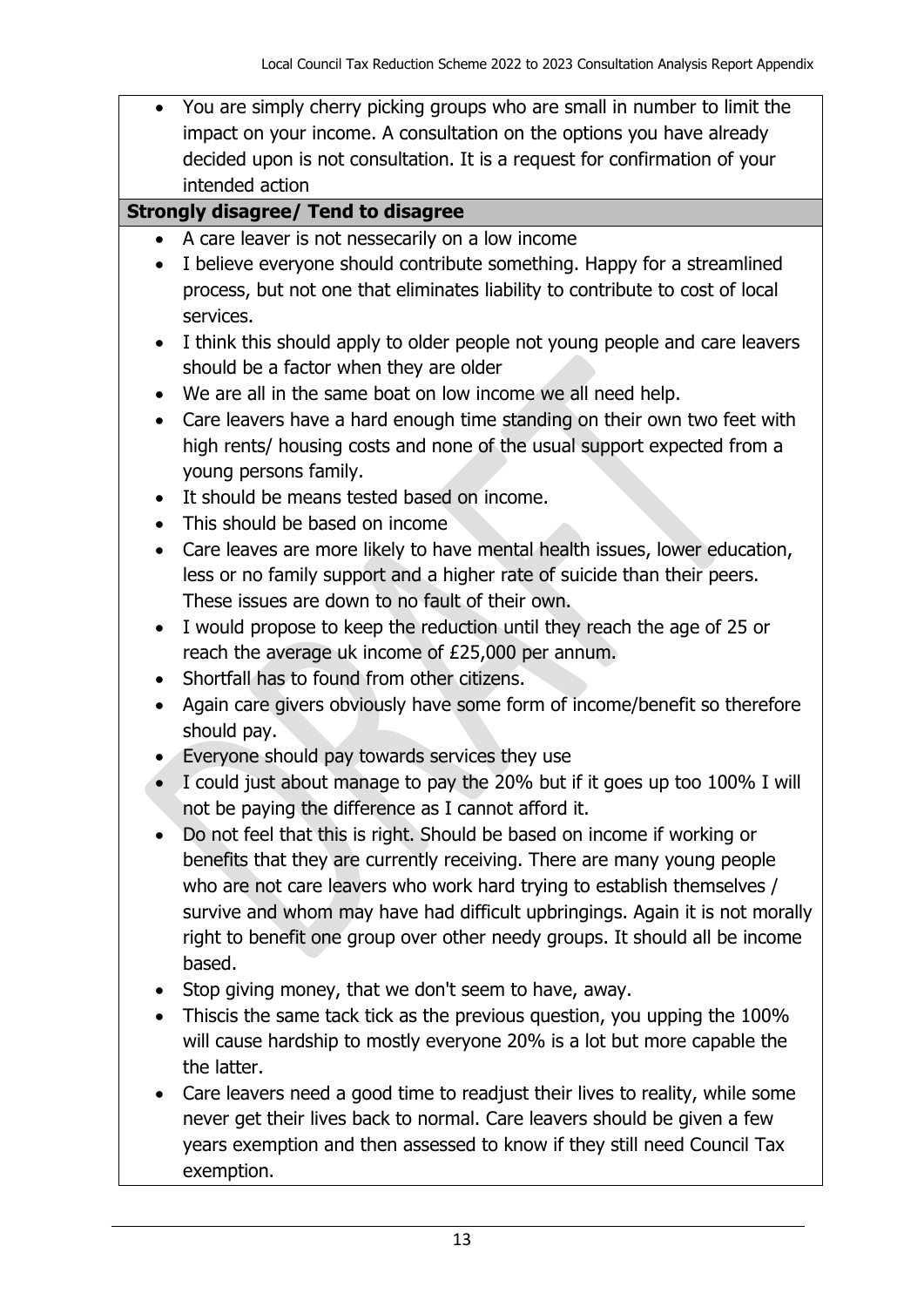- I think that the pensioners who have worked hard all there lives should get some sort of reduction especially those who struggle on a pension.
- These people require support and are going to find going out into the big wide world difficult enough without worrying about how on earth they will pay full council tax charges.
- Again I feel that everyone should pay something and 20% is already low and it should stay the same
- Make it like it was back in the day so there no poverty anymore
- Even if young people can get work, it is often very low paid
- Past experience has shown that when the system is 'simplified' it produces very little of the promised savings and results in people dropping out of the safetynet of support. Tinkering with a issues may look good and tick certain boxes but it rarely benefits those in need.
- Because some of them are unable to work and are only in receipt of carers payment
- They may end up paying more
- As a mentally and physically disabled person in my 50s, I've seen the help and support I receive from the NHS and Social Services disappear completely over the past 3 years to the point where I have to pay privately for all my care and treatment because all the focus of resources seems to be on the young. It seems that the more National Insurance people have paid in over their lifetime, the less they are able to access help and support; whilst those who've contributed nothing, or very little, are favoured with the limited provisions available. This scheme is yet another example of this wholly unfair favouring of the young. My real world income has diminished completely because I'm having to pay privately for all my care, equipment and home adaptations and yet I'm not seen as deserving any special assistance to help pay for the ever increasing cost of the Council Tax. In my opinion, this scheme is discrimination of the highest and most blatant order based on age and disability. If you are planning to offer enhanced reductions under the scheme, then this should be offered to all those who are disadvantaged and not just the young. I think any decision to approve this part of the scheme could well be the subject of Judicial Review because it is so blatantly discriminatory and is thus an unreasonable exercise of the council's discretionary powers.
- Look at earlier response
- If this change goes ahead the council should make it mandatory that those entitled to a reduction are correctly informed and automatically notified. Equally so for all the other eligible groups/criteria for rebate/reductions...Example Full time Carer's reduction. My past experience of the benefits system is that you have to really research and fight for what you are entitled to the information is not forthcoming unless you are aware of what is available and can easily miss out on much needed help.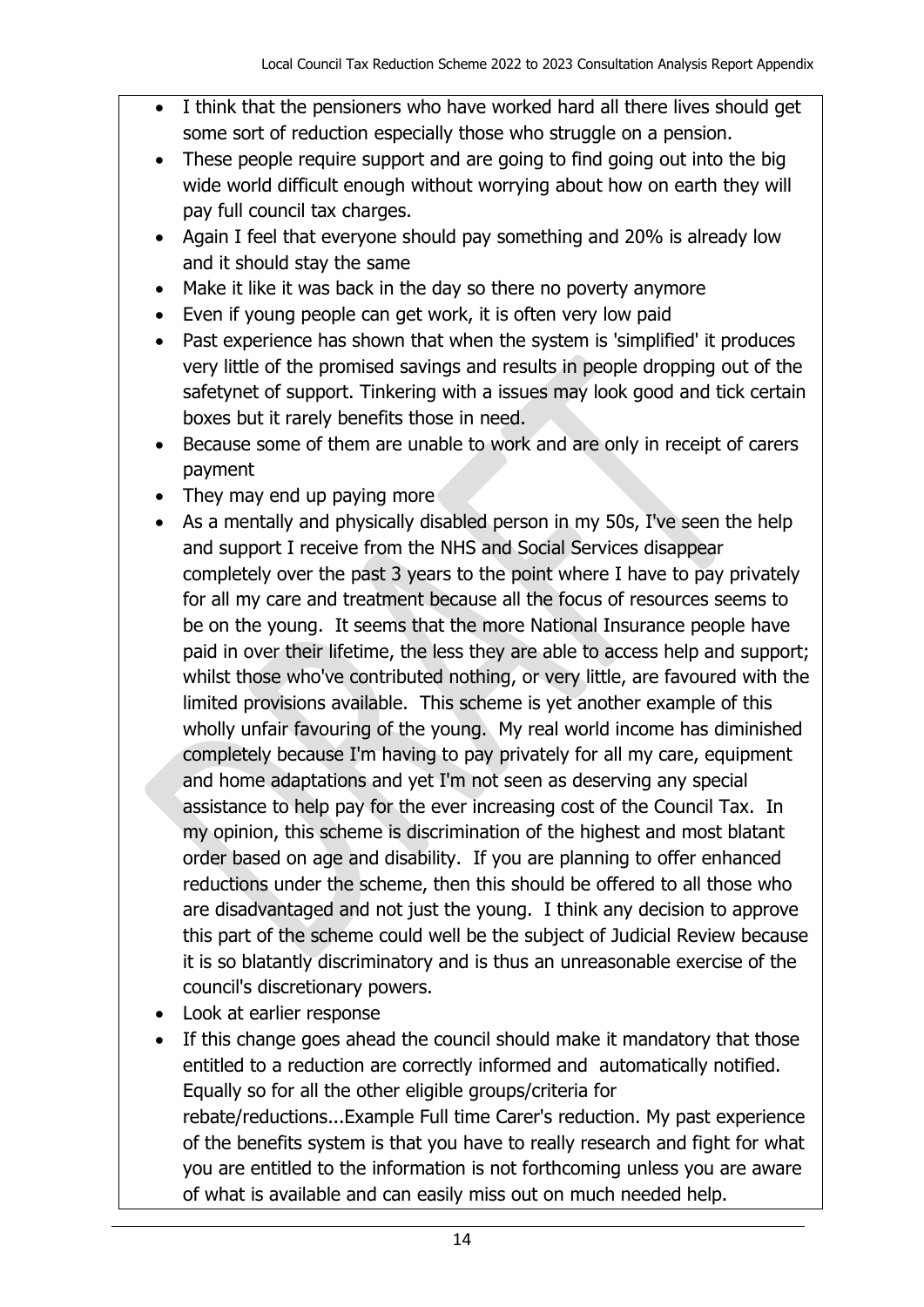- Same comment as before. If you are going to make even some of these vulnerable people worse off then I strongly disagree
- In my opinion they should pay at least 20%. Everyone should pay at least something!
- Care leavers are extremely vulnerable and placing additional stressors upon them will end up placing more stressors on them than they already have.
- They need more reductions
- The age brackets seems to me they would be of working age, so therefore able to pay a contribution.
- Who will pick up the tab for this? Let me guess.
- In my experience care leavers tend to find themselves managing a household budget younger than other young people, and also find themselves without the skills to know what to pay when, how to apply for benefits and where to seek help. The automatic minimum payment for them takes an awful lot of pressure off them in their first few difficult years in the community.

#### **Don't know**

- Same as the last question. So poorly worded that I don't actually understand what I'm being asked
- Once again, if this was to cause this sector of people financial hardship I would strongly disagree.

As long as this group does not pay more than they are currently paying.

**Comment made but respondent did not answer previous question**

- All tax is illegal so therefore no tax should be being questioned.
- Any adults who live in residential care deserve a similar treatment as they need additional support. I believe its a hate crime to penalise people. I feel as though nothing is joined up and no one talks to each other. I think this is a hate crime against those with disabilities as we get forgotten about and have our benefits taken from us. We need more support and things like this shouldn't just be for those in care etc.

# <span id="page-14-0"></span>**Any other comments**

## **Q. If you have any other comments, that you have not already told us, please tell us here:**

There were 71 responses to this question.

- May all read the constitution of the magna carter article 61. When the common law is up and running in the U.K. theses who have being unlawful will be tried in a common law court. Treason is a serious crime
- At current time I do not believe benefit provision should be extended, or amounts increased. Those who pay 100% struggle enough, and funds should be directed to cutting Council Tax for all.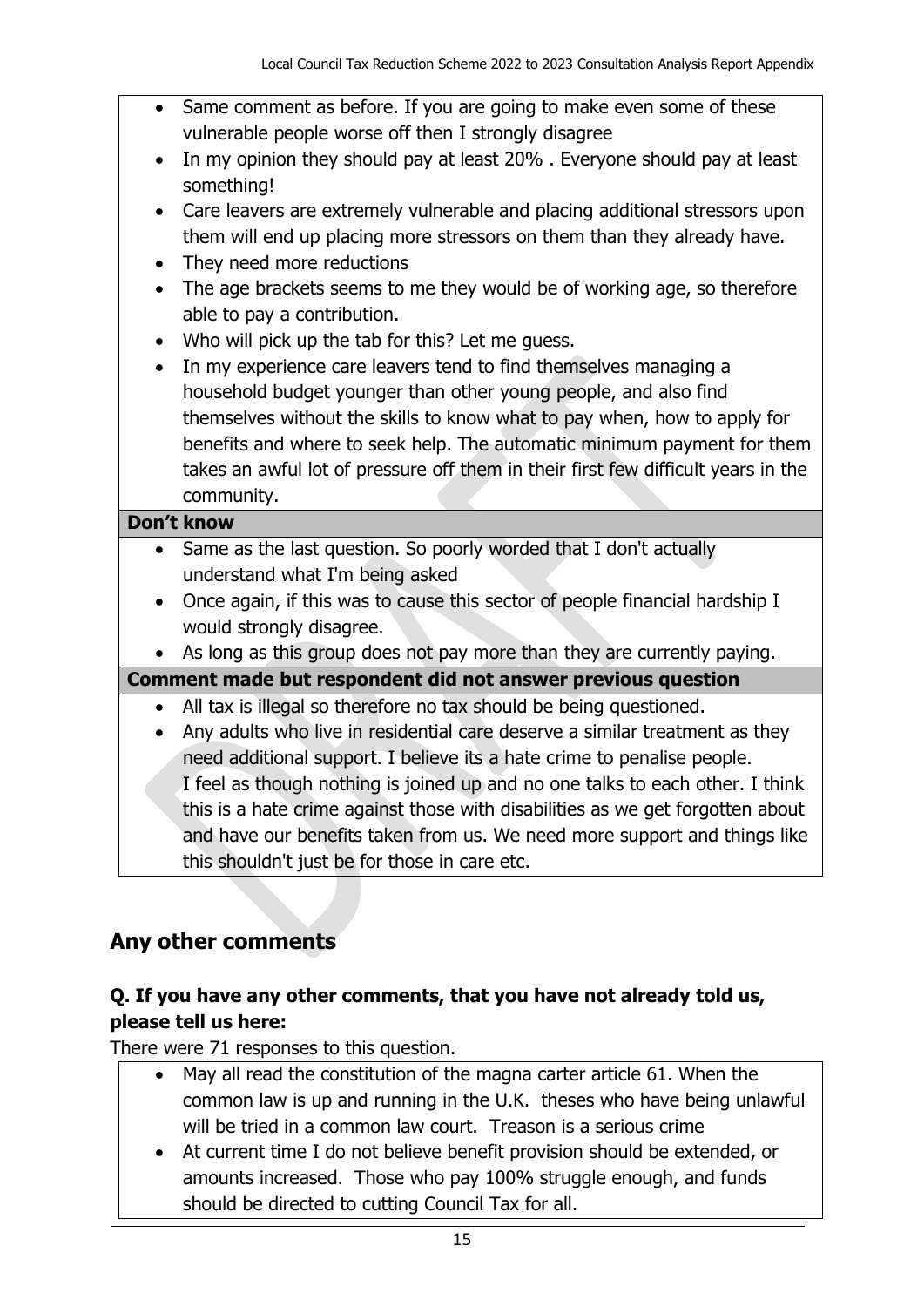- worried about UC and the uplift being removed. Ctax should be reviewed more often in general i.e what is it used to pay for and where the money goes a lot of things not being maintained etc. would like meetings from a council representative at the village so that they can listen to concerns.
- We all need the same help
- I believe that anyone on Universal Credit should receive a full discount. When Universal Credit was calculated as the minimum needed to live on, Council Tax was not included.
- I feel as though the Council are hateful towards disabled families and offer us no support. I feel as though all the contact I have with Council is hateful and nasty. I feel as though we have been kicked into a corner and have no where to turn.
- Feel that people mental health issues or physical disablement should be entitled to a greater discount on their Council Tax charge.
- Feel additional help should be given across the board and i feel as though I am being discriminated against as i am disability
- I think it should be across the board working age on low income so also not be liable for the 20 percent tax and receive 100 percent of the tax so not paying anything
- I am a carer for my disabled [spouse] and am unable to work so I can look after [them] yet I still have to pay 20% while being forced onto universal credit, making us worse off in the long run. What with the government removing another £20 a week from my universal credit I do not understand how I am expected to pay for my rent/council tax/gas/electric and food. People in our situation are always forgotten and just left to rot and expected to survive. More needs to be done for people like us.
- Remove the minimum 20% contribution for all claimants to ensure that those who cannot afford to pay council tax are not unnecessarily burdened with the same.
- People on disability this includes mobility and on benefits for mental health issues should be exempt from paying this tax as they are struggling as it is and it will also put pressure on there health
- anyone living in poverty should get a helping hand, if there is a genuine need we should help.
- Those in universal credit given help to pay their bill
- If things aren't broken, don't try to mend them! All these consultations and changes cost money. Save the money and use it for better purposes.
- What about people on benefits
- Paying council tax should be done on a means tested basis not on certain sectors.
- I am unsure but I believe everyone should be assessed on their income and outgoings I believe everyone deserves to live comfortably in this day and age and income versus essential outgoings surely is the only way to judge it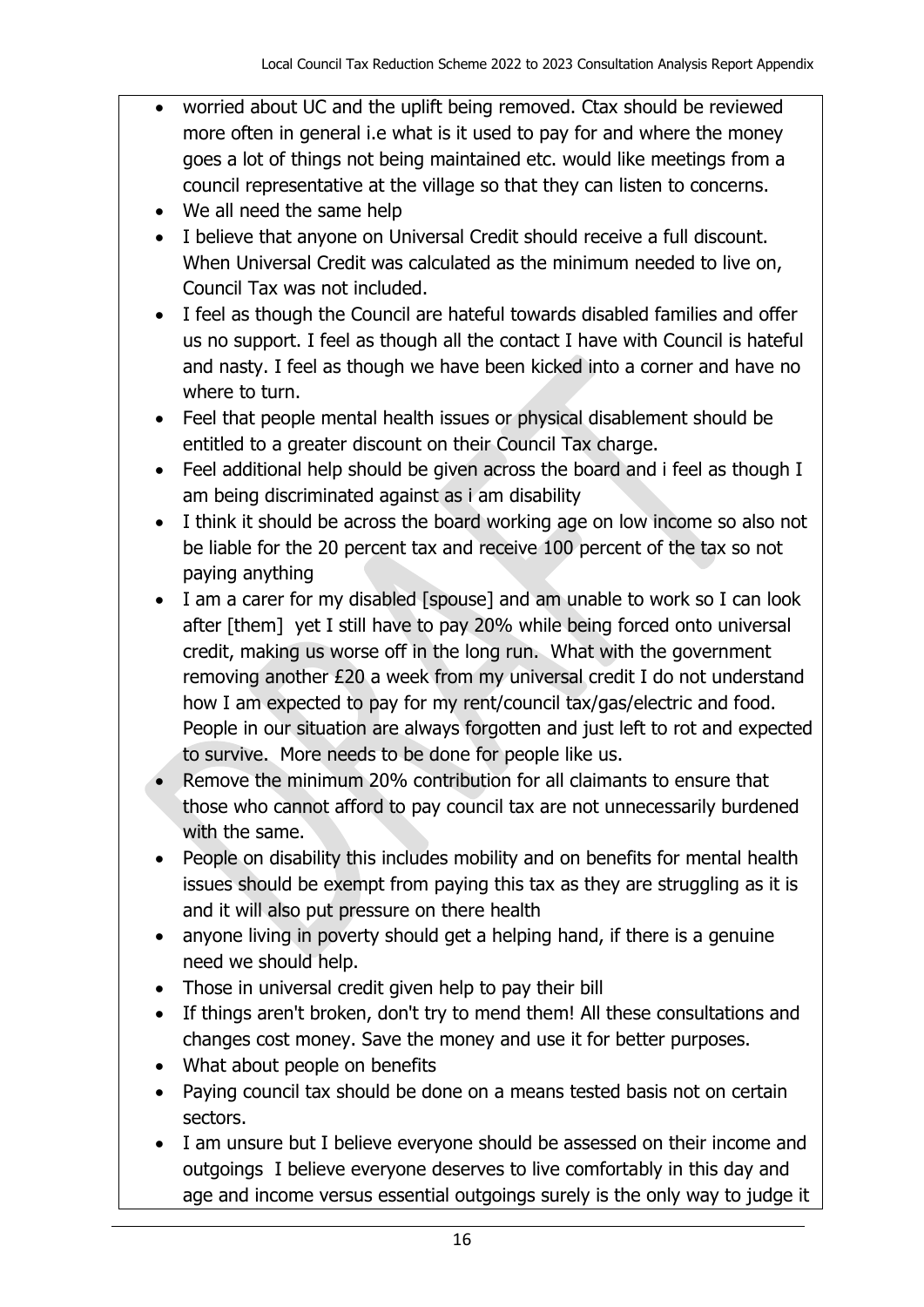- basically the services the council provide in my area Abington is waste collection, the streets and pavements are always littered, dirty and and full of pot holes, you never see a sweeper in this area and it really looks rundown to the point of i feel ashamed when i get visitors, NOT HAPPY
- I am unhappy that council tax liability for the disabled increased during to change from South northants to West northants. Disabled people on benefits who are unable to work like myself and my husband are unable to increase income to cover any corresponding increase in tax liability. Tax increases should be aimed at those best able to afford it and not the most vulnerable.
- Without everyone paying at least a percentage of their council tax it will end up with either service cuts or increases for people who don't qualify for a reduction.
- I think that the council reduction scheme should stay as it is times are hard for everyone at the moment due to the pandemic people have lost incomes,homes,jobs due to it all its unfair to increase any council tax for any family.
- We need a radical change to the welfare system, a re-cycling rubbish should be rewarded. Also many homes have multiple people living in them - you can tell by number of bin bags. Poll tax was a much fairer system than council tax as it hit the families who breed like mad. At moment they get rewarded with big council houses. Yet we see many in council homes with luxury cars outside - if they can afford to buy a luxury car they should not be in a council home. Many are drug dealers etc. The smell of cannabis comes from many council flat windows , in old days council visited properties they rented out. Council houses should go to working and married people first not those not working or those who get pregnant to get a free flat - this has caused so much problems in society with these kids joining street gangs. I don't think system works - we should just have ONE TAX to replace all taxes - this should be an assets tax - you should pay 1% a year on the value of all assets you own -so if you own a company the value of all machines would be added up and your luxury homes. People should only be allowed to own 3 properties maximum. Laws should apply to all including Royalty - at the moment they don't pay death taxes or need planning permission and we cant know who they own shares in etc. They made their money from death of [name of human race] by opium through their agents like the [name] family. [Organisation] should be banned from parliament etc
- I've personally helped and seen young people struggle with things like autism and aspereges. They can barely do the forms necessary for things they need. Their anxiety and depression is real and I've witnessed a few youngsters (family related) ...transition from care home to new accommodation and not able to cope and been close to taking their own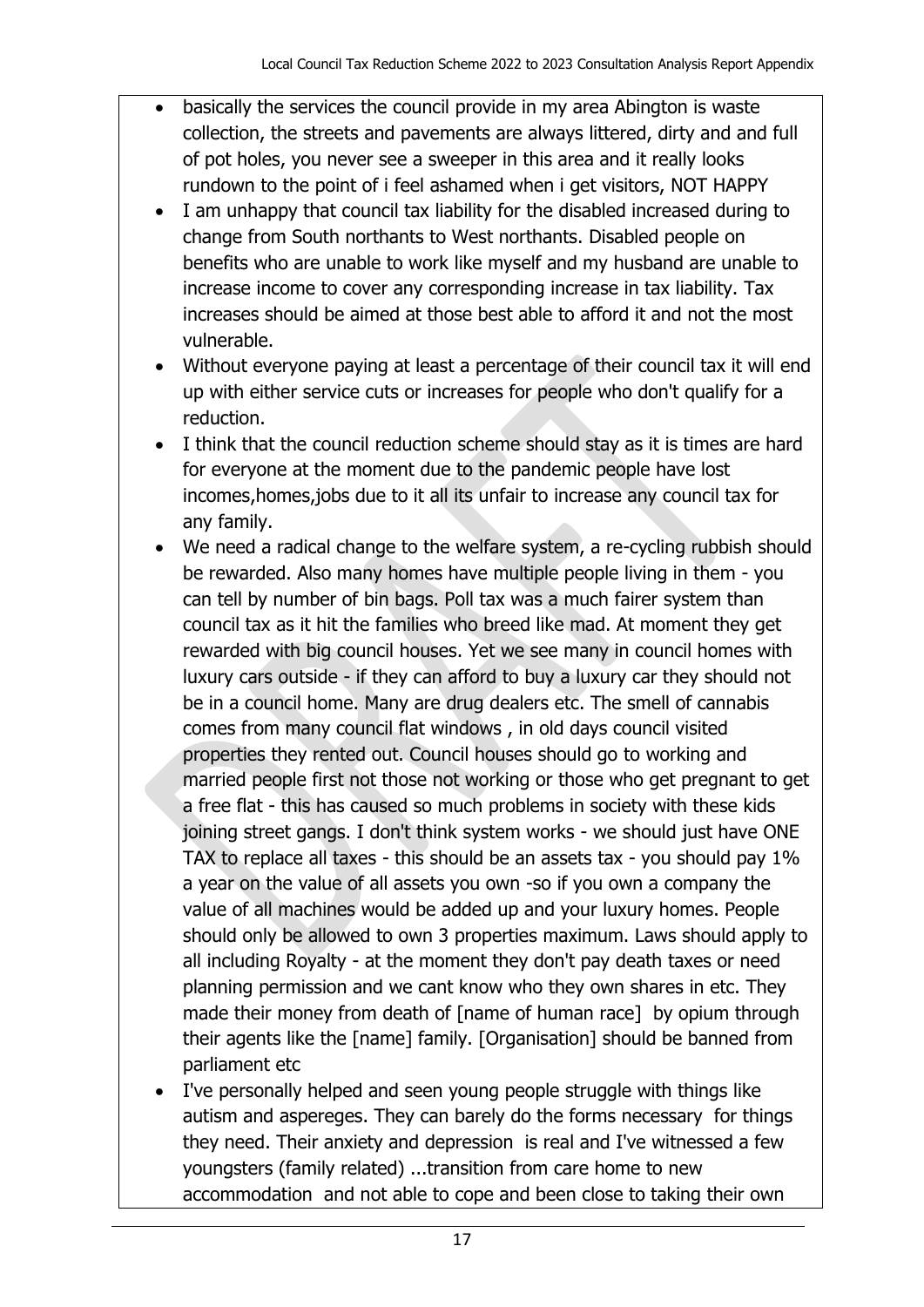life through despair. This would help in terms of less stress and more importantly the could get 'started in life by affording the little things they need.

- My family who all live in the West Northants area also have the same thoughts as I do as they are on benefits or pensions.
- I find the CTR scheme really helpful based on my circs, without it I would really struggle.
- I have been receiving this assistance since a change in circumstance. however, the link between variable income and council tax demands is very stressful.

you receive info from dwp, esa etc.

people on zero hour contracts get paid different monthly and the bill is recalculated and posted out every month. this is a waste of money for your office, bad for environment by increasing carbon footprint.

you need to email these things.

also for claimants that are having fluctuating income, the demand for tax should always be calculated over the 12 month period not 10.

it should be made clear the amount of extra income earned results in exactly how much council tax liability.

could be someone is financially worse off for working if you do not make it clear there is an income level thats reached which means no help is available. .eg... if someone earns £700 in one month which gets annualized, does this wipe off all discount until you get the next information from dwp? the following month they earn £100, get a new bill, reentitled to discount, its a very confusing way to portray to customers.

help should be offered not people to understand your process

- Re word your survey to actually make sense
- Consider larger reduction for single occupants
- still confused
- I believe disabled & EDLERY PEOPLE NEED MORE SUPPORT ALL ROUND
- I am currently in receipt of Council Tax Reduction due to low income on benefits. I would like to continue to receive this 20% reduction as I am a single parent and any substantial increase will cause financial issues due to my strict budget.
- People struggle hard to pay the council tax on low incomes. Please bear in mind that some people are receiving a pittance to live on particularly disabled persons who can't work. While council tax is important to keep the community going please don't squander this money. I see some very pointless money wasting from councils.
- Not quite sure if fill in right but this my views on it council tax reduction scheme should carry on people are only getting them self back together after pandemic to add more tax's it will be nightmare people are struggling now and I am one of them been going to food bank to help me struggling to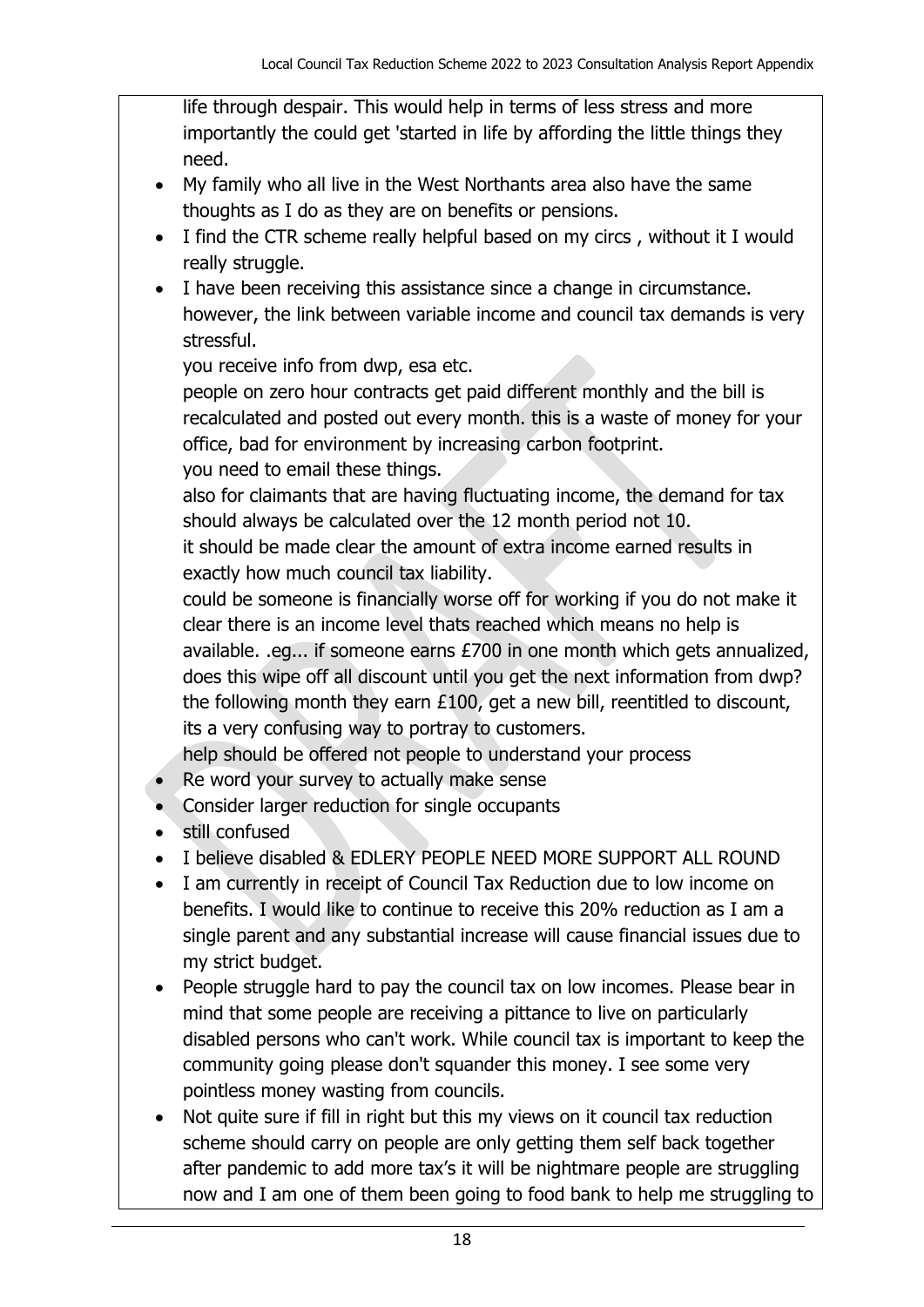pay my bills every month I can't work because of my health believe me I would and is sure I am not only one [name]  $\frac{1}{2}$ 

- To be honest, the proposals as written makes no sense to me in that I can't work out what they actually means in real life. (Though it should be noted that they also don't apply to me).
- We feel strongly about these proposals. My wife and I have worked all of our lives. Provided employment for others and contributed to the state through taxes. My wife should have retired at 60 but is having to wait until she, like I reached 66. We are both now in need of assistance as now both have multiple serious health issues which are life limiting for each of us. We have almost exhausted our savings and made considerable cut backs. To us, people who can not work due to ill health are just as important as the groups mentioned in this survey especially as we have paid in to the state for nearly 50 years.
- People can afford to pay what they can afford to pay. I am still fuming at how money was wasted on Angel One and the Bus Stn. Two projects that were not needed, frittering away tax payers money. You've closed down libraries and sure start centres across the county. Incompetence doesnt cover it. Now like typical Tories the poor have to pay for your incompetence!
- What about disabled children who's home has been adapted? Also the single person household?
- I think everyone who claims council tax should be awarded in category benefit people who contributevout of there money should have low payments for this as there benefits have gone down not up so they will struggle the most,people old and on war pension etc need to pay low or the same 20% no more.those that work can take the bulk load of the council tax as some earn good money and those on low incomes should pay 15% towards it.but we all can have our views wether it's taken to account and actually acted on it is another matter but people struggle more so now covid payment has gone and there the ones who have children and older people who will suffer hard as they have increased gas/elect bills to deal with without food clothing etc they have to buy to live and then they worry about council tax rising and all this while benefit stays low.its not hard to sort out.think of the people.
- Thank goodness you have realised that not all self-employed people are able to pay as if they were on the National Minimum Wage. Shame that living in your ivory towers meant that you missed this point twelve months ago.
- I thought this was going to be about everyone who gets the discount on their council tax not just for 2 different sort of people so what's happening with people who are on a low income what will they get.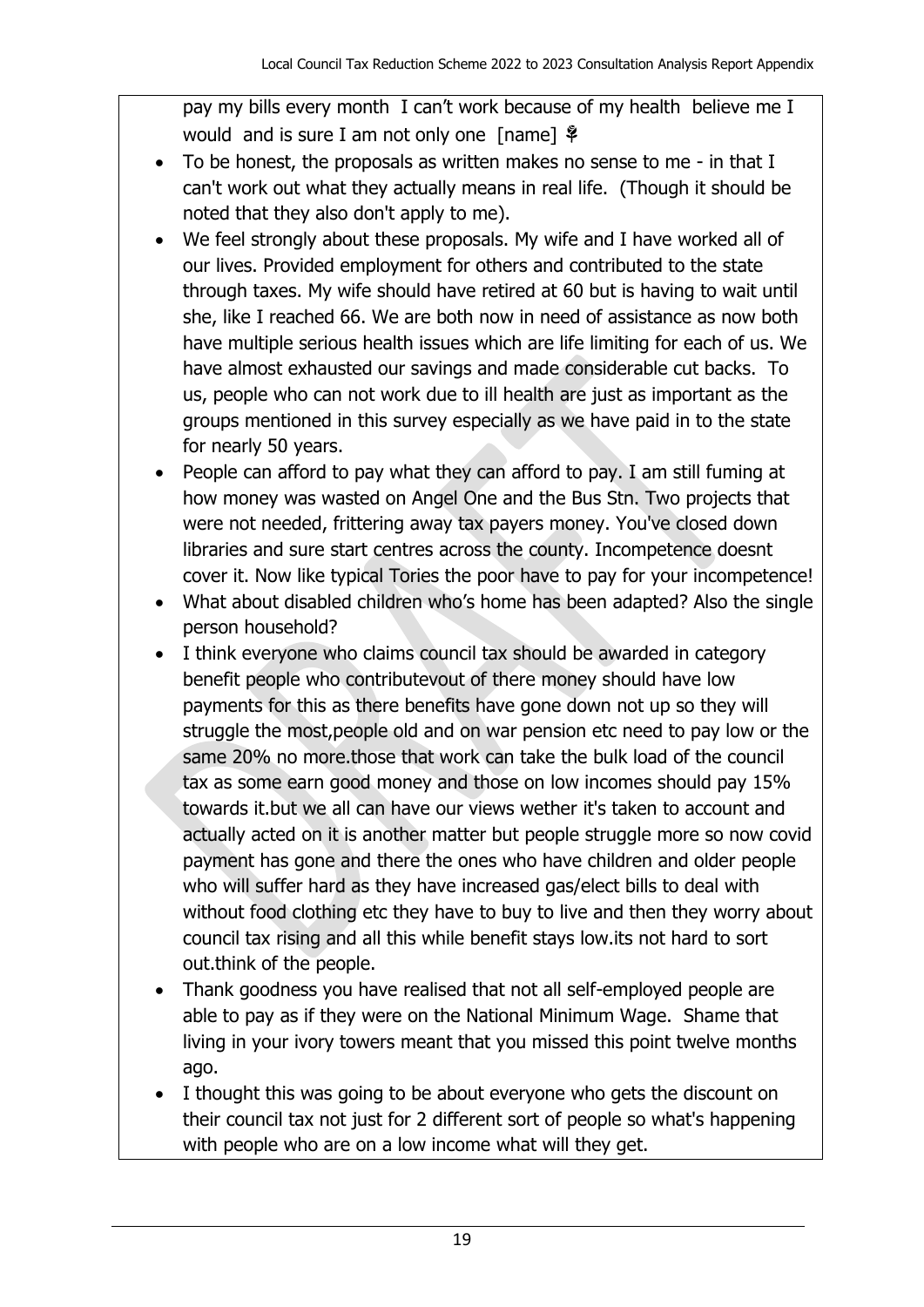- Ideas for increasing liability for working age people on reduced income due to disability is unfair. My ability as a disabled person at 50 will be the same as when I am 70. The age of the person isn't key- it's the disability.
- What about people who are disabled . The tax has gone but our benefits havent .
- i cant understand why it is only these 2 groups involved as all disabled people need extra help, and should also be considered for the 100%
- This is an incredibly difficult time for us all, but especially to those of us on legacy benefits. We have not seen an increase in what we receive unlike universal credit claimants who have received an extra £80 plus per month throughout the pandemic. I can't make ends meet as it is, so to increase the council tax, will just mean we have even less to eat!
- I think people with disabilities stood us get 100 percent off there tax bill
- Just want everything else to stay the same and the extra costs taking into account so that other services are not compromised.
- Concerned that the care leavers may not be able to access the correct support in order to be able to claim the benefits they are entitled to, as has experience of social workers who are abusive.
- Please see previous comments regarding lack of help to disabled part time workers such as me and working single mum's such as I was 20 yrs ago on very low income and complete lack of care or help available. Its the one bill that put me in debt to being so high that I couldn't meet
- Care leavers currently need to complete a CTR, SPD to qualify for the 100%, so those that have fluctuations in their income are penalised in the scheme. Such as care leavers do not all qualify under this scheme. Maybe they need to be less rigid and see that they qualified for CTR part of the year to qualify for the exemption
- I feel that all households should pay something towards this service 20% is already a small percentage that all should be able to afford
- Just think government should think of family's on low income for a start stop worrying about things that don't need worrying about
- A reduction for people claiming PIP
- Do you consider yourself to have a disability in line with the definition set out in section 6 of Equality Act 2010? Yes..No..Prefer not to say The above question i cannot answer as i have not seen ''section 6 of Equality Act 2010?''
- What about the people who are on benefits? Like I am on Job seekers allowance income based.
- I genuinely believe that council tax should be reduced entirely as especially after the economic hardship of Covid-19 years and now major price hikes in every type of fuel. Our heating bills will be extortionate. I personally have bought an electric blanket to replace most of my gas heating for this coming winter. I will also have to make cut backs on other things i normally have.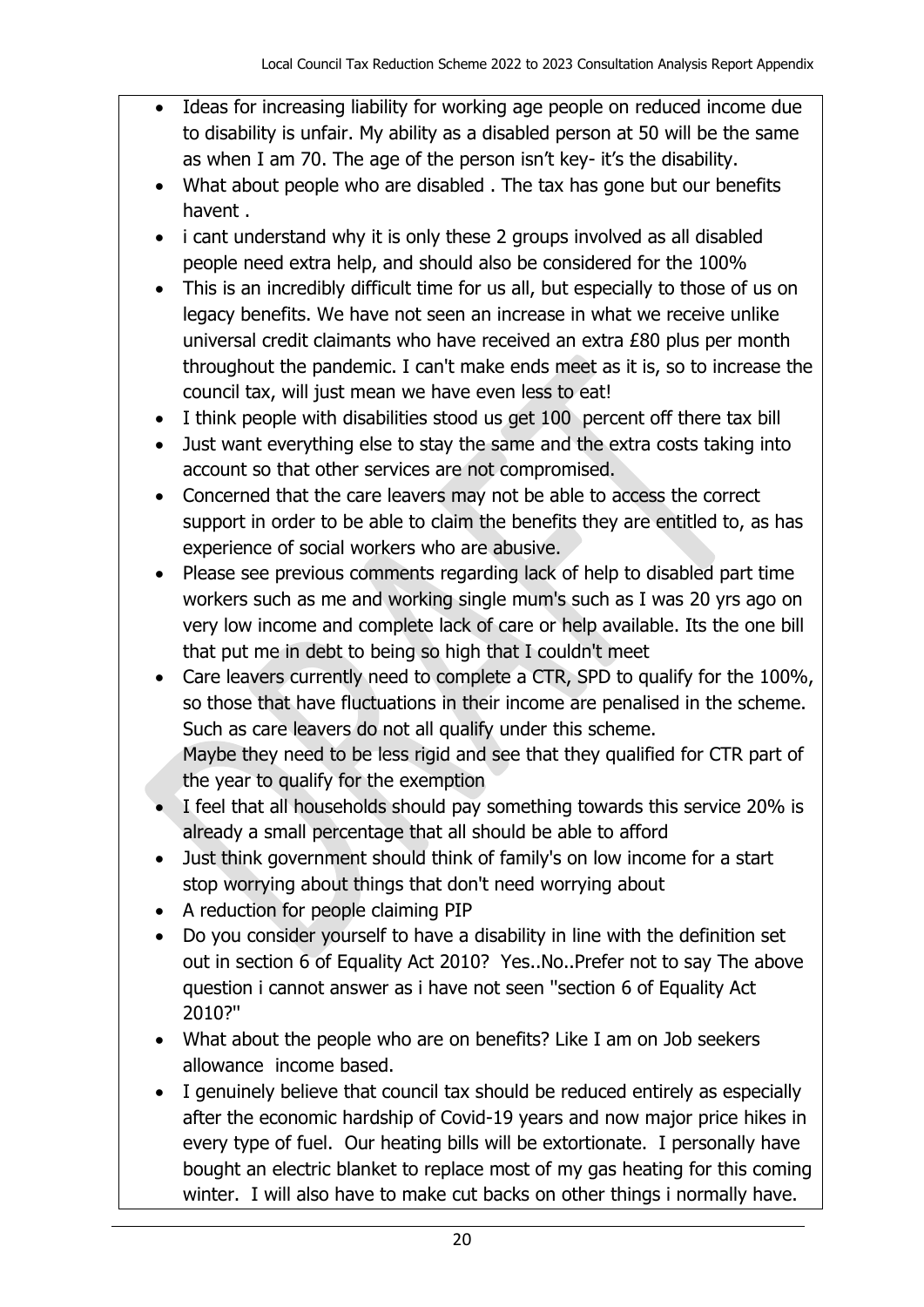For instance, i have [3x health conditions]. I shall have to cut back on as much as possible due to the enormous hikes in everything this year. My home help will be someone who won't be paid. Mind, i suppose […]. The lesser well off don't have the ability to balance their finances with such increases. Most lower income people will be begging as it is.

- I strongly support reducing from 20% (One Fifth of the Total) to 0% the contribution that War Widow and War Disablement Pension claimants and also Care Leavers have to pay towards their council tax bill. However, why is there not in the consultation a proposal to reduce the contribution those in receipt of ESA (Employment and Support Allowance) benefit from 20% (One Fifth of the Total) to 0% too?
- There are families who do not fall into these categories but who are already struggling with their finances. If these proposals go through with the result that they have to pay a higher council tax fee to cover the cost it simply transfers the problem from one section of society to another.
- An person who is of working age. With a terminal disability shouldn't pay . Also the carers who look after them and are unable to work due to the caring of them and only receives a payment of 270.05 a month should also be excluded
- What about disabled people? You have not mentioned us at all!!Do we not count. We are on ESA and PIP and have low incomes too!!We have had help in the past are we to have help in the future?
- People on employment and support allowance who cannot work because of long term sickness should also be eligible for 100% reduction from council tax. Their disability makes them unable to improve their financial situation.
- I am in receipt of ESA and have had to pay an 80% increase in my Council Tax for the period 2021/22 over the 2020/21 period which is disgusting. How are sick and vulnerable people supposed to finance the Tory South Northants debts? I sincerely hope on behalf of all others in my position you do not penalise us next year!
- Look ar earlier response
- This year you made the most vulnerable people in South Northants considerably worse off by bringing the rate of reduction in line with the other joining areas. Why on Earth could you not just level DOWN so that the most vulnerable got a bit of a break for once. It looks like the nature of your survey intends to do the same this year. I am disabled and my contribution went from £9 per month to £23 per month. A staggering 150% increase.

I pay this out of benefits, It doesn't make any sense. Why not just claim the funds directly from central govt and cut out the middle man and stop putting pressure on those who already are finding life tough.

- Pensioners over the age of 85 should have a 100% reduction in council tax
- Council Tax Reduction has been a great help to me.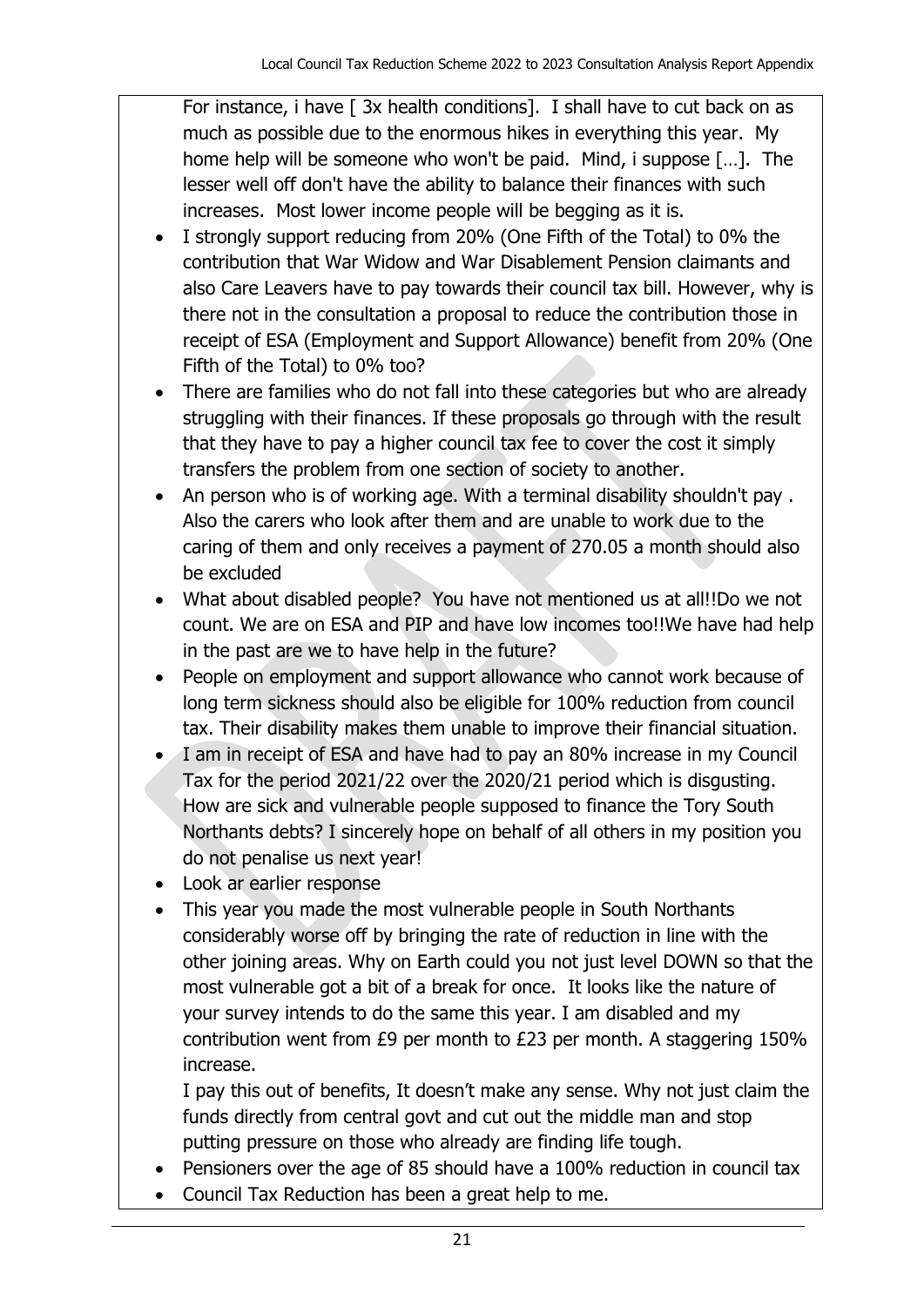- You are simply cherry picking groups who are small in number to limit the impact on your income. A consultation on the options you have already decided upon is not consultation. It is a request for confirmation of your intended action.Stop taking people for fools, either engage in proper consultation, or so eating money on pointless rubber stamp questionaires
- Putting a minimum ceiling on what customers should contribute towards their liabilities can have a negative effect on customers mental health through raised anxiety and depression which then has a knock on effect with other services such as social service, Dr's, mental health services, police, ambulance etc. etc.
- These potential reductions should be made known to ALL; there are many who would not know to look or have the ability to do so.
- Just wondering if you [incomplete]

# <span id="page-21-0"></span>**Demographics**

## **Q. Are you responding to this consultation as an individual or on behalf of an organisation?** Please tick (√) relevant answer

There were 272 responses to this question.

|                              | number | <b>Response   Percentage</b><br>(%) |
|------------------------------|--------|-------------------------------------|
| As an individual             | 269    | 98.9%                               |
| On behalf of an organisation |        | $1.1\%$                             |

# **Organisation/community group respondents**

**Q. Are you responding as or on behalf of:** Please tick (√) all that apply There was one response to this question.

| <b>Housing Association</b>  |
|-----------------------------|
| <b>Advice Agency</b>        |
| <b>Support Organisation</b> |
| Other (please specify)      |

|                             | <b>Response</b> | Percentage |
|-----------------------------|-----------------|------------|
|                             | number          | (%)        |
| <b>Housing Association</b>  |                 | $0.0\%$    |
| <b>Advice Agency</b>        |                 | 100.0%     |
| <b>Support Organisation</b> |                 | $0.0\%$    |
| Other (please specify)      |                 | $0.0\%$    |

Other:

• No comments were made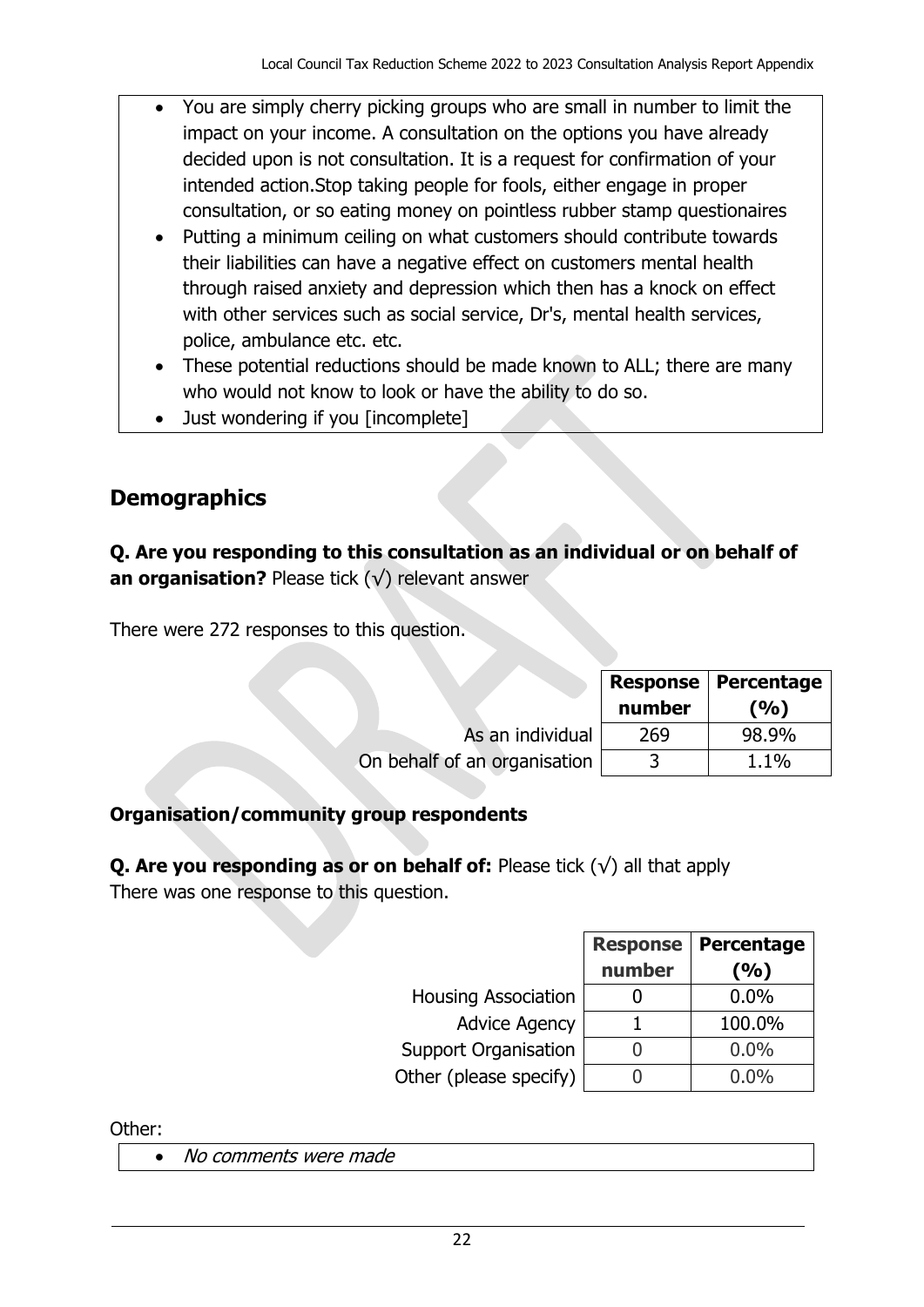#### **Q. Please tell us the name of your organisation and your role / job title:**

There was one response to this question. We have not included details within this report in order to ensure respondents' anonymity is retained.

#### **Individual respondents**

As an organisation, we collect specific demographic information from the people who take part in our consultations or complete surveys to build up an accurate understanding of the communities that we serve so that services and policies can be delivered to meet the needs of everybody, and ensure that everybody has an opportunity to have their voice heard. Please feel free to leave any questions which you do not wish to answer.

Any information you chose to provide will be treated confidentially and in accordance with data protection legislation and regulations.

**Are you:**

**Q. Are you:** Please tick  $(\sqrt{})$  the appropriate box There were 260 responses to this question.



|                           | <b>Response</b><br>number | <b>Percentage</b><br>(%) |
|---------------------------|---------------------------|--------------------------|
| Male                      | 97                        | 37.3%                    |
| Female                    | 153                       | 58.8%                    |
| Other, please state below |                           | 0.0%                     |
| Prefer not to say         | 10                        | 3.8%                     |

#### Other:

• No comments were made

#### **Q. What age band do you fall in?** Please tick  $(\sqrt{\ })$  the appropriate box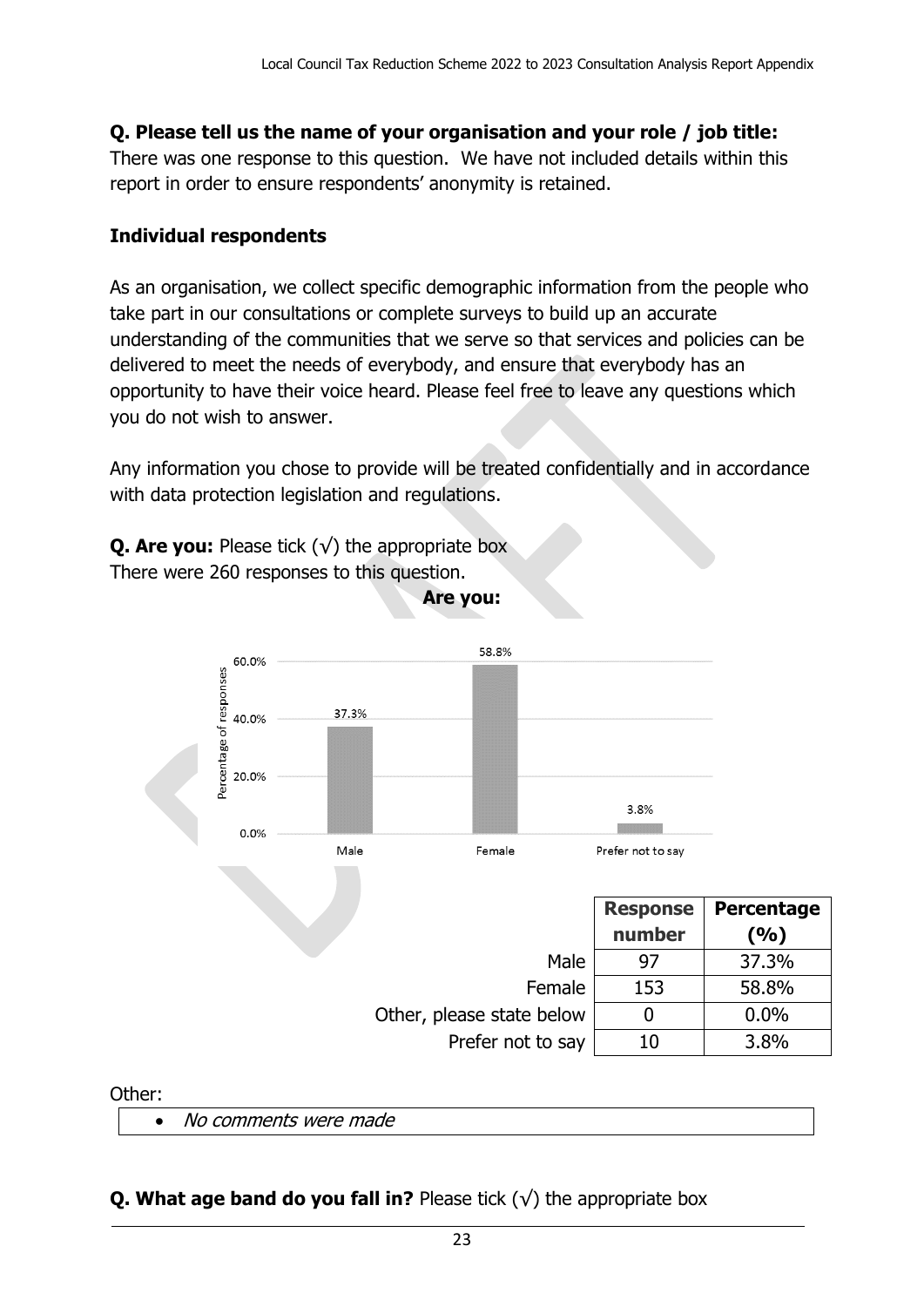There were 259 responses to this question.



### **What age band do you fall in?**

| <b>Response</b> | Percentage |  |
|-----------------|------------|--|
| number          | (%)        |  |
|                 | 0.8%       |  |
| 233             | 90.0%      |  |
| 12              | 4.6%       |  |
| 12              | 4.6%       |  |
|                 |            |  |

# **Q. Are you currently in receipt of Local Council Tax Reduction?** Please tick

 $(\sqrt{\ })$  the appropriate box

There were 260 responses to this question.

## **Are you currently in receipt of Local Council Tax Reduction?**

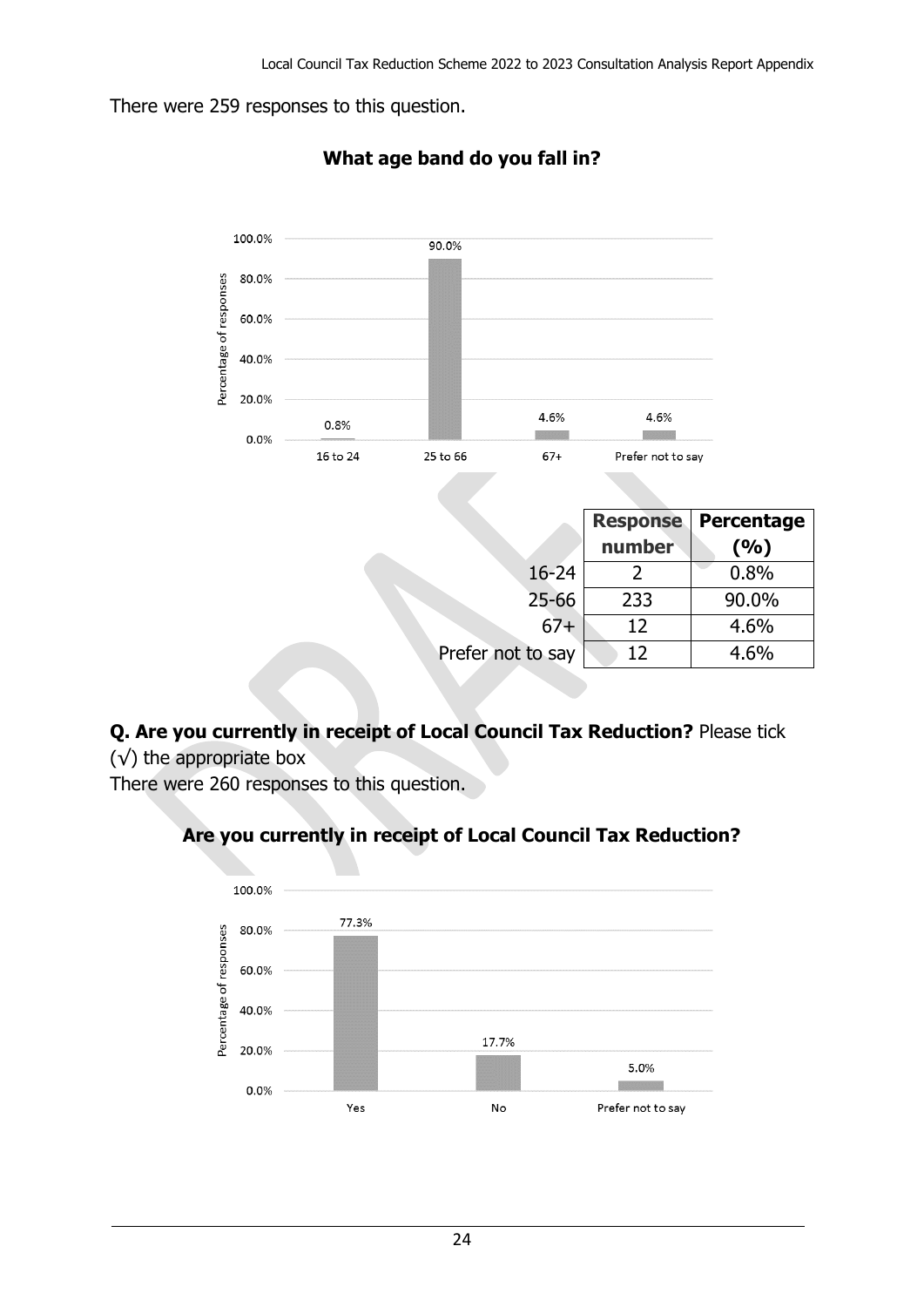|                   | <b>Response</b><br>number | Percentage<br>(%) |
|-------------------|---------------------------|-------------------|
| Yes               | 201                       | 77.3%             |
| No                | 46                        | 17.7%             |
| Prefer not to say | 13                        | 5.0%              |

**Q. Do you consider yourself to have a disability in line with the definition set out in section 6 of Equality Act 2010?** Please tick (√) the appropriate box There were 260 responses to this question.

#### **Do you consider yourself to have a disability in line with the definition set out in Section 6 of Equality Act 2010?**



|                   | <b>Response</b> | Percentage |
|-------------------|-----------------|------------|
|                   | number          | (%)        |
| Yes               | 125             | 48.1%      |
| No                | 95              | 36.5%      |
| Prefer not to say | 40              | 15.4%      |

# **About this consultation**

**Q. How did you find out about this consultation?** Please tick (√) all that apply There were 261 responses to this question.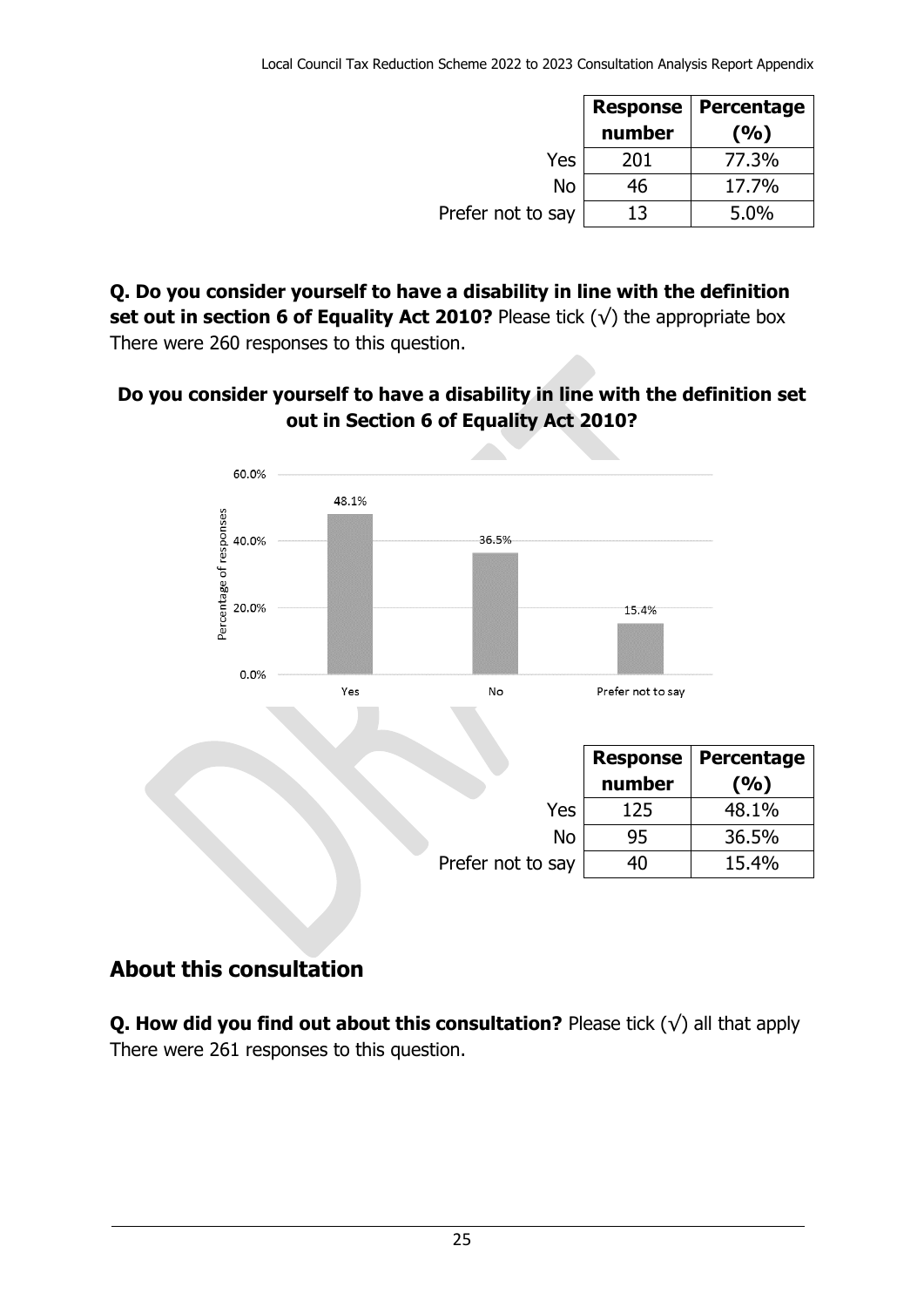

#### **How did you find out about this consultation?**

|                                                    | <b>Response</b> | Percentage |
|----------------------------------------------------|-----------------|------------|
|                                                    | number          | (%)        |
| From a letter from my local council                | 208             | 79.7%      |
| From an email from my local council                | 13              | 5.0%       |
| From a voluntary sector providing me with help and |                 | 0.0%       |
| support                                            | 0               |            |
| Social media                                       | 31              | 11.9%      |
| Local media                                        | 3               | 1.1%       |
| Other (please give details)                        | 6               | 2.3%       |

#### Other:

- WNC employee
- From someone else who received a letter
- Link didn't work on letter
- Applied directly for reduction due to low income
- Staff briefing
- Our [family member] noted it on your website.
- Parish council minutes